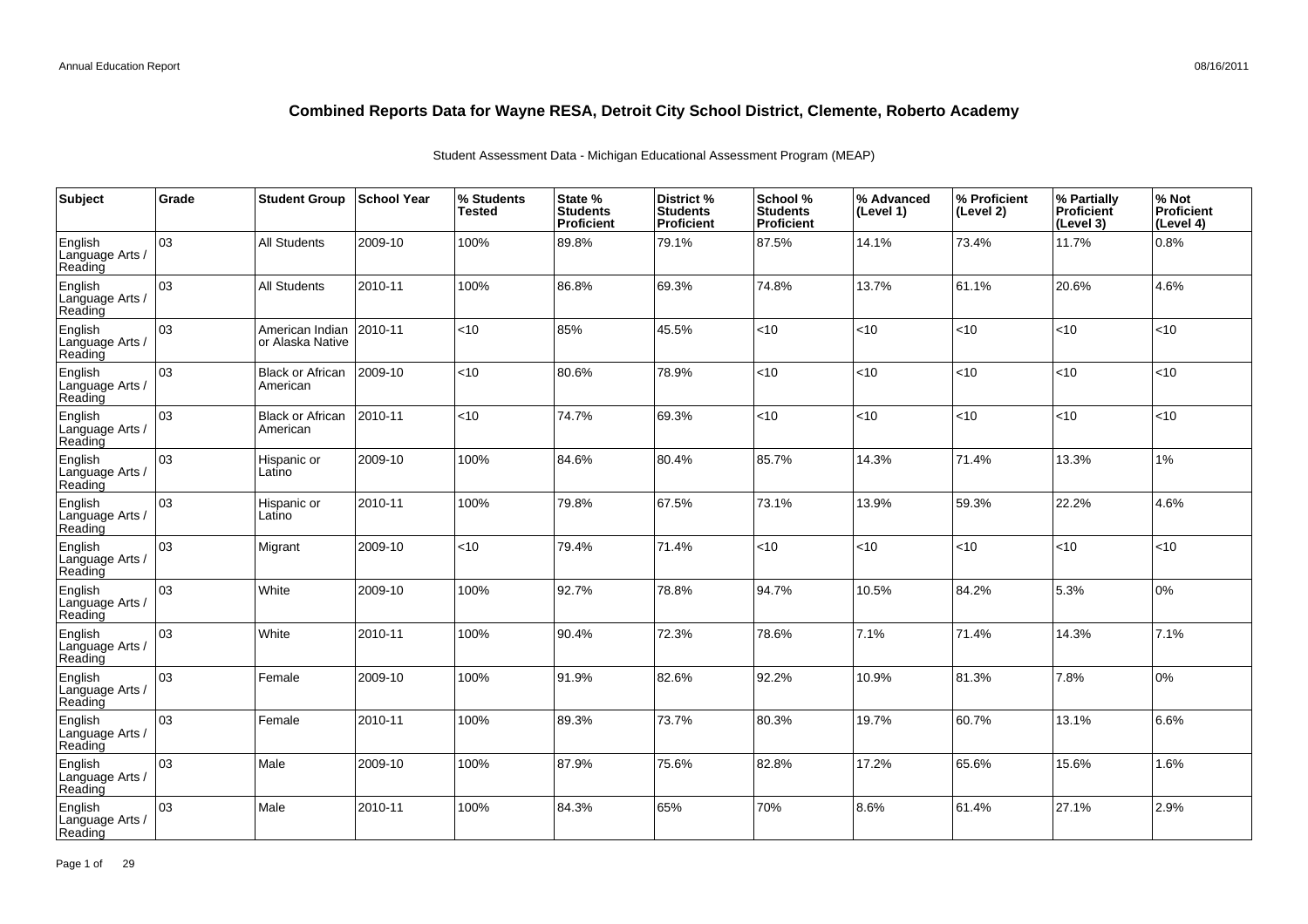| Subject                               | Grade | <b>Student Group</b>                 | <b>School Year</b> | % Students<br><b>Tested</b> | State %<br><b>Students</b><br>Proficient | District %<br><b>Students</b><br>Proficient | School %<br><b>Students</b><br><b>Proficient</b> | % Advanced<br>(Level 1) | │% Proficient<br>(Level 2) | % Partially<br>Proficient<br>(Level 3) | % Not<br>Proficient<br>(Level 4) |
|---------------------------------------|-------|--------------------------------------|--------------------|-----------------------------|------------------------------------------|---------------------------------------------|--------------------------------------------------|-------------------------|----------------------------|----------------------------------------|----------------------------------|
| English<br>Language Arts /<br>Reading | оз    | Economically<br>Disadvantaged        | 2009-10            | 100%                        | 84.5%                                    | 78.3%                                       | 88.1%                                            | 13.5%                   | 74.6%                      | 11.1%                                  | 0.8%                             |
| English<br>Language Arts /<br>Reading | lоз   | Economically<br>Disadvantaged        | 2010-11            | 100%                        | 80.2%                                    | 69.1%                                       | 74.6%                                            | 12.7%                   | 61.9%                      | 20.6%                                  | 4.8%                             |
| English<br>Language Arts /<br>Reading | 03    | Limited English<br>Proficient        | 2009-10            | 100%                        | 82.2%                                    | 80.3%                                       | 85.3%                                            | 13.8%                   | 71.6%                      | 13.8%                                  | 0.9%                             |
| English<br>Language Arts /<br>Reading | оз    | Limited English<br>Proficient        | 2010-11            | 100%                        | 71.3%                                    | 67.8%                                       | 75%                                              | 13.5%                   | 61.5%                      | 22.1%                                  | 2.9%                             |
| English<br>Language Arts /<br>Reading | 03    | Students with<br><b>Disabilities</b> | 2009-10            | $<$ 10                      | 71%                                      | 58.8%                                       | < 10                                             | <10                     | $<$ 10                     | < 10                                   | <10                              |
| English<br>Language Arts /<br>Reading | 03    | Students with<br><b>Disabilities</b> | 2010-11            | <10                         | 62.1%                                    | 36.7%                                       | <10                                              | < 10                    | < 10                       | <10                                    | <10                              |
| English<br>Language Arts /<br>Reading | 04    | <b>All Students</b>                  | 2009-10            | 100%                        | 84.1%                                    | 64.3%                                       | 65.5%                                            | 8.4%                    | 57.1%                      | 28.6%                                  | 5.9%                             |
| English<br>Language Arts /<br>Reading | 04    | <b>All Students</b>                  | 2010-11            | 100%                        | 84.1%                                    | 63.6%                                       | 76%                                              | 13.2%                   | 62.8%                      | 21.7%                                  | 2.3%                             |
| English<br>Language Arts /<br>Reading | 104   | American Indian<br>or Alaska Native  | 2009-10            | <10                         | 83.5%                                    | 66.7%                                       | < 10                                             | <10                     | < 10                       | < 10                                   | <10                              |
| English<br>Language Arts /<br>Reading | 04    | <b>Black or African</b><br>American  | 2009-10            | <10                         | 68.6%                                    | 64.5%                                       | <10                                              | < 10                    | < 10                       | < 10                                   | <10                              |
| English<br>Language Arts /<br>Reading | 104   | <b>Black or African</b><br>American  | 2010-11            | <10                         | 69.1%                                    | 62.6%                                       | <10                                              | < 10                    | <10                        | <10                                    | <10                              |
| English<br>Language Arts /<br>Reading | 04    | Hispanic or<br>Latino                | 2009-10            | 100%                        | 74.3%                                    | 61.8%                                       | 67%                                              | 9.1%                    | 58%                        | 26.1%                                  | 6.8%                             |
| English<br>Language Arts /<br>Reading | 104   | Hispanic or<br>Latino                | 2010-11            | 100%                        | 77.9%                                    | 70.3%                                       | 75.5%                                            | 9.4%                    | 66%                        | 21.7%                                  | 2.8%                             |
| English<br>Language Arts<br>Reading   | 04    | Migrant                              | 2009-10            | < 10                        | 68.3%                                    | 44.4%                                       | < 10                                             | < 10                    | < 10                       | < 10                                   | <10                              |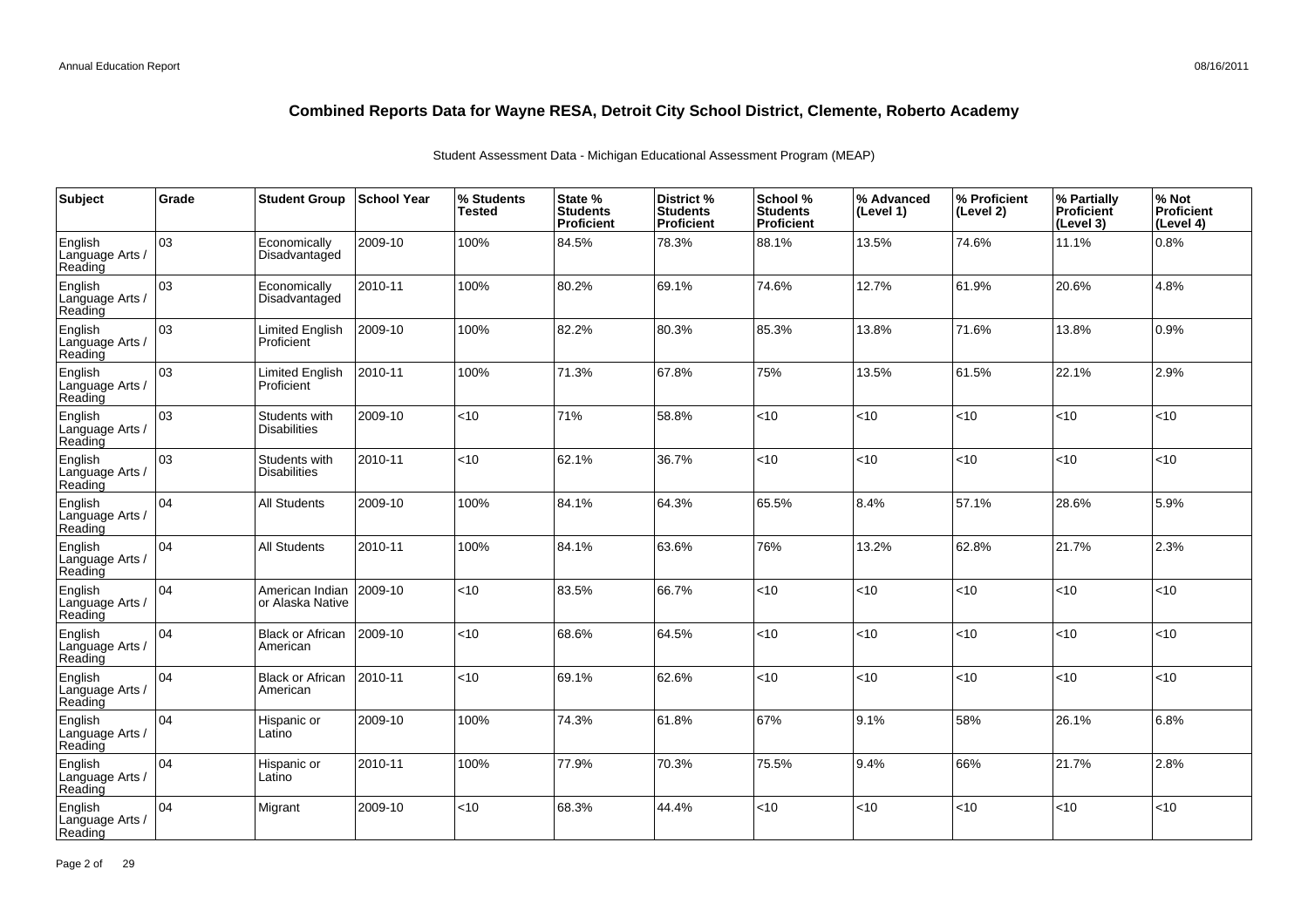| Subject                               | Grade | <b>Student Group</b>                 | <b>School Year</b> | % Students<br><b>Tested</b> | State %<br><b>Students</b><br>Proficient | District%<br><b>Students</b><br>Proficient | School %<br><b>Students</b><br>Proficient | % Advanced<br>(Level 1) | % Proficient<br>(Level 2) | % Partially<br><b>Proficient</b><br>(Level 3) | % Not<br>Proficient<br>(Level 4) |
|---------------------------------------|-------|--------------------------------------|--------------------|-----------------------------|------------------------------------------|--------------------------------------------|-------------------------------------------|-------------------------|---------------------------|-----------------------------------------------|----------------------------------|
| English<br>Language Arts /<br>Reading | 104   | Two or More<br>Races                 | 2010-11            | < 10                        | 83.6%                                    | $<$ 10                                     | < 10                                      | < 10                    | $<$ 10                    | < 10                                          | < 10                             |
| English<br>Language Arts /<br>Reading | 104   | White                                | 2009-10            | 100%                        | 88.9%                                    | 61.6%                                      | 70%                                       | 5%                      | 65%                       | 30%                                           | 0%                               |
| English<br>Language Arts /<br>Reading | 104   | White                                | 2010-11            | 100%                        | 88.5%                                    | 65.3%                                      | 77.8%                                     | 22.2%                   | 55.6%                     | 22.2%                                         | 0%                               |
| English<br>Language Arts /<br>Reading | 104   | Female                               | 2009-10            | 100%                        | 86.1%                                    | 67.8%                                      | 78%                                       | 6.8%                    | 71.2%                     | 15.3%                                         | 6.8%                             |
| English<br>Language Arts /<br>Reading | 04    | Female                               | 2010-11            | 100%                        | 87%                                      | 68.8%                                      | 76.2%                                     | 11.1%                   | 65.1%                     | 22.2%                                         | 1.6%                             |
| English<br>Language Arts /<br>Reading | 04    | Male                                 | 2009-10            | 100%                        | 82.1%                                    | 60.8%                                      | 53.3%                                     | 10%                     | 43.3%                     | 41.7%                                         | 5%                               |
| English<br>Language Arts /<br>Reading | 104   | Male                                 | 2010-11            | 100%                        | 81.3%                                    | 58.6%                                      | 75.8%                                     | 15.2%                   | 60.6%                     | 21.2%                                         | 3%                               |
| English<br>Language Arts<br>Reading   | 04    | Economically<br>Disadvantaged        | 2009-10            | 100%                        | 75.7%                                    | 63.3%                                      | 65.5%                                     | 8.4%                    | 57.1%                     | 28.6%                                         | 5.9%                             |
| English<br>Language Arts<br>Reading   | 04    | Economically<br>Disadvantaged        | 2010-11            | 100%                        | 76.1%                                    | 63.2%                                      | 75.6%                                     | 11.8%                   | 63.8%                     | 22%                                           | 2.4%                             |
| English<br>Language Arts /<br>Reading | 104   | <b>Limited English</b><br>Proficient | 2009-10            | 100%                        | 64.3%                                    | 63.5%                                      | 70%                                       | 7.8%                    | 62.2%                     | 24.4%                                         | 5.6%                             |
| English<br>Language Arts /<br>Reading | 04    | Limited English<br>Proficient        | 2010-11            | 100%                        | 66.5%                                    | 68.7%                                      | 73.6%                                     | 9.1%                    | 64.5%                     | 23.6%                                         | 2.7%                             |
| English<br>Language Arts<br>Reading   | 104   | Students with<br><b>Disabilities</b> | 2009-10            | $<$ 10                      | 58%                                      | 43.2%                                      | <10                                       | < 10                    | <10                       | < 10                                          | <10                              |
| English<br>Language Arts /<br>Reading | 04    | Students with<br><b>Disabilities</b> | 2010-11            | < 10                        | 54.2%                                    | 25.8%                                      | $<$ 10                                    | < 10                    | $<$ 10                    | < 10                                          | <10                              |
| English<br>Language Arts<br>Reading   | 05    | <b>All Students</b>                  | 2009-10            | 100%                        | 85.2%                                    | 65.1%                                      | 61.1%                                     | 19.5%                   | 41.6%                     | 24.8%                                         | 14.2%                            |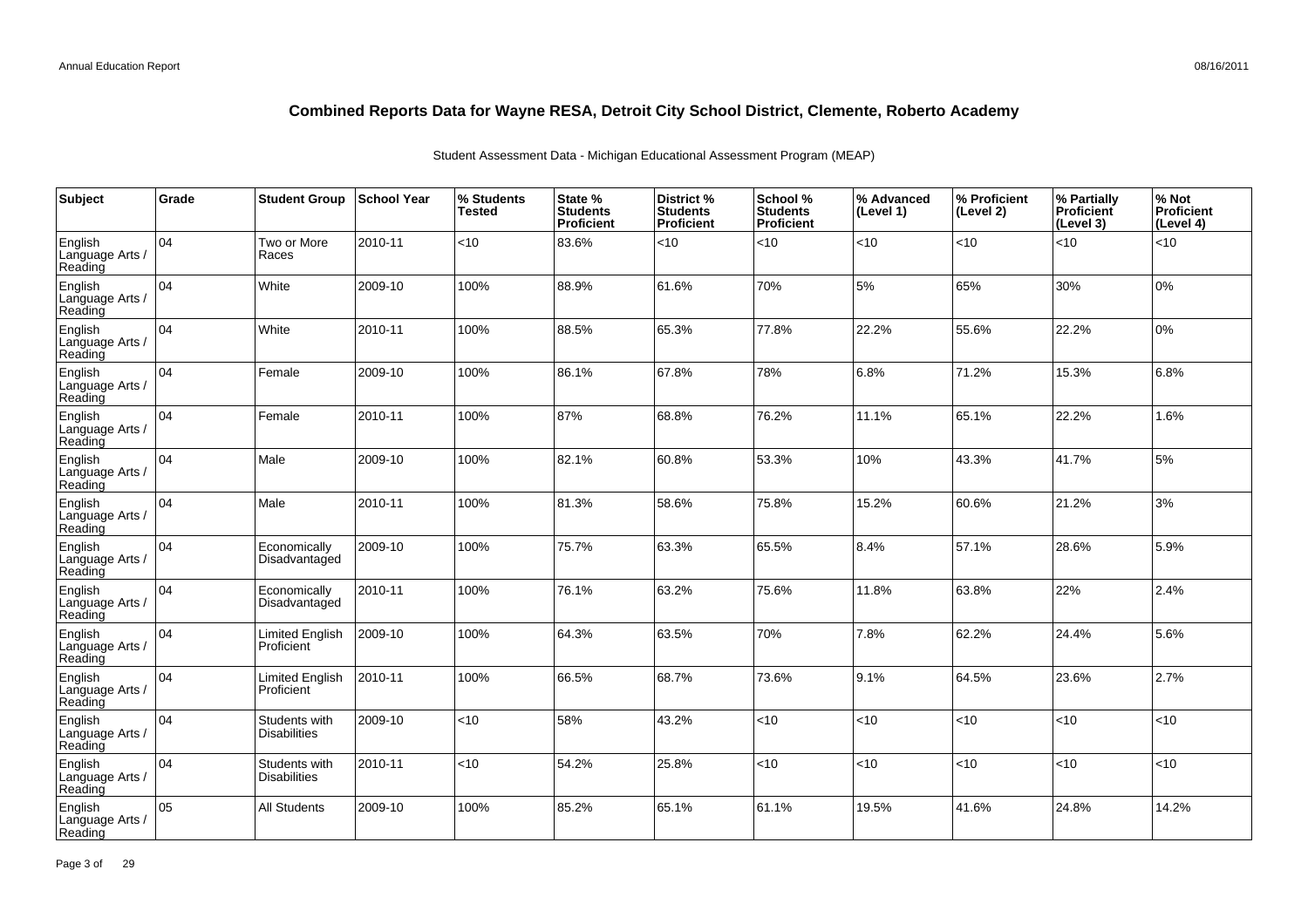| Subject                               | Grade | <b>Student Group</b>                | ∣School Year | % Students<br><b>Tested</b> | State %<br><b>Students</b><br>Proficient | District %<br><b>Students</b><br>Proficient | School %<br><b>Students</b><br><b>Proficient</b> | % Advanced<br>(Level 1) | % Proficient<br>(Level 2) | % Partially<br>Proficient<br>(Level 3) | % Not<br>Proficient<br>(Level 4) |
|---------------------------------------|-------|-------------------------------------|--------------|-----------------------------|------------------------------------------|---------------------------------------------|--------------------------------------------------|-------------------------|---------------------------|----------------------------------------|----------------------------------|
| English<br>Language Arts /<br>Reading | 05    | All Students                        | 2010-11      | 100%                        | 85.1%                                    | 65.4%                                       | 66.1%                                            | 19%                     | 47.1%                     | 17.4%                                  | 16.5%                            |
| English<br>Language Arts /<br>Reading | 05    | American Indian<br>or Alaska Native | 2010-11      | <10                         | 83.3%                                    | 80.8%                                       | <10                                              | <10                     | <10                       | <10                                    | <10                              |
| English<br>Language Arts /<br>Reading | 05    | <b>Black or African</b><br>American | 2009-10      | 100%                        | 70.4%                                    | 65.2%                                       | 90%                                              | 20%                     | 70%                       | 10%                                    | 0%                               |
| English<br>Language Arts /<br>Reading | 05    | <b>Black or African</b><br>American | 2010-11      | <10                         | 71.6%                                    | 64.6%                                       | <10                                              | <10                     | <10                       | < 10                                   | <10                              |
| English<br>Language Arts /<br>Reading | 05    | Hispanic or<br>Latino               | 2009-10      | 100%                        | 74.6%                                    | 62.6%                                       | 55.2%                                            | 18.4%                   | 36.8%                     | 27.6%                                  | 17.2%                            |
| English<br>Language Arts /<br>Reading | 05    | Hispanic or<br>Latino               | 2010-11      | 100%                        | 78.5%                                    | 69.2%                                       | 65.6%                                            | 18.3%                   | 47.3%                     | 17.2%                                  | 17.2%                            |
| English<br>Language Arts /<br>Reading | 05    | White                               | 2009-10      | 100%                        | 89.8%                                    | 67%                                         | 75%                                              | 25%                     | 50%                       | 18.8%                                  | 6.3%                             |
| English<br>Language Arts<br>Reading   | 05    | White                               | 2010-11      | 100%                        | 89%                                      | 67.5%                                       | 66.7%                                            | 19%                     | 47.6%                     | 14.3%                                  | 19%                              |
| English<br>Language Arts<br>Reading   | 05    | Female                              | 2009-10      | 100%                        | 86.8%                                    | 67.7%                                       | 63.2%                                            | 17.5%                   | 45.6%                     | 22.8%                                  | 14%                              |
| English<br>Language Arts<br>Reading   | 05    | Female                              | 2010-11      | 100%                        | 87.7%                                    | 69.3%                                       | 78.2%                                            | 23.6%                   | 54.5%                     | 10.9%                                  | 10.9%                            |
| English<br>Language Arts<br>Reading   | lo5   | Male                                | 2009-10      | 100%                        | 83.5%                                    | 62.5%                                       | 58.9%                                            | 21.4%                   | 37.5%                     | 26.8%                                  | 14.3%                            |
| English<br>Language Arts<br>Reading   | 05    | Male                                | 2010-11      | 100%                        | 82.6%                                    | 61.5%                                       | 56.1%                                            | 15.2%                   | 40.9%                     | 22.7%                                  | 21.2%                            |
| English<br>Language Arts<br>Reading   | 05    | Economically<br>Disadvantaged       | 2009-10      | 100%                        | 76.6%                                    | 63.8%                                       | 60.7%                                            | 19.6%                   | 41.1%                     | 25%                                    | 14.3%                            |
| English<br>Language Arts<br>Reading   | 05    | Economically<br>Disadvantaged       | 2010-11      | 100%                        | 77.4%                                    | 64.9%                                       | 66.9%                                            | 18.6%                   | 48.3%                     | 16.1%                                  | 16.9%                            |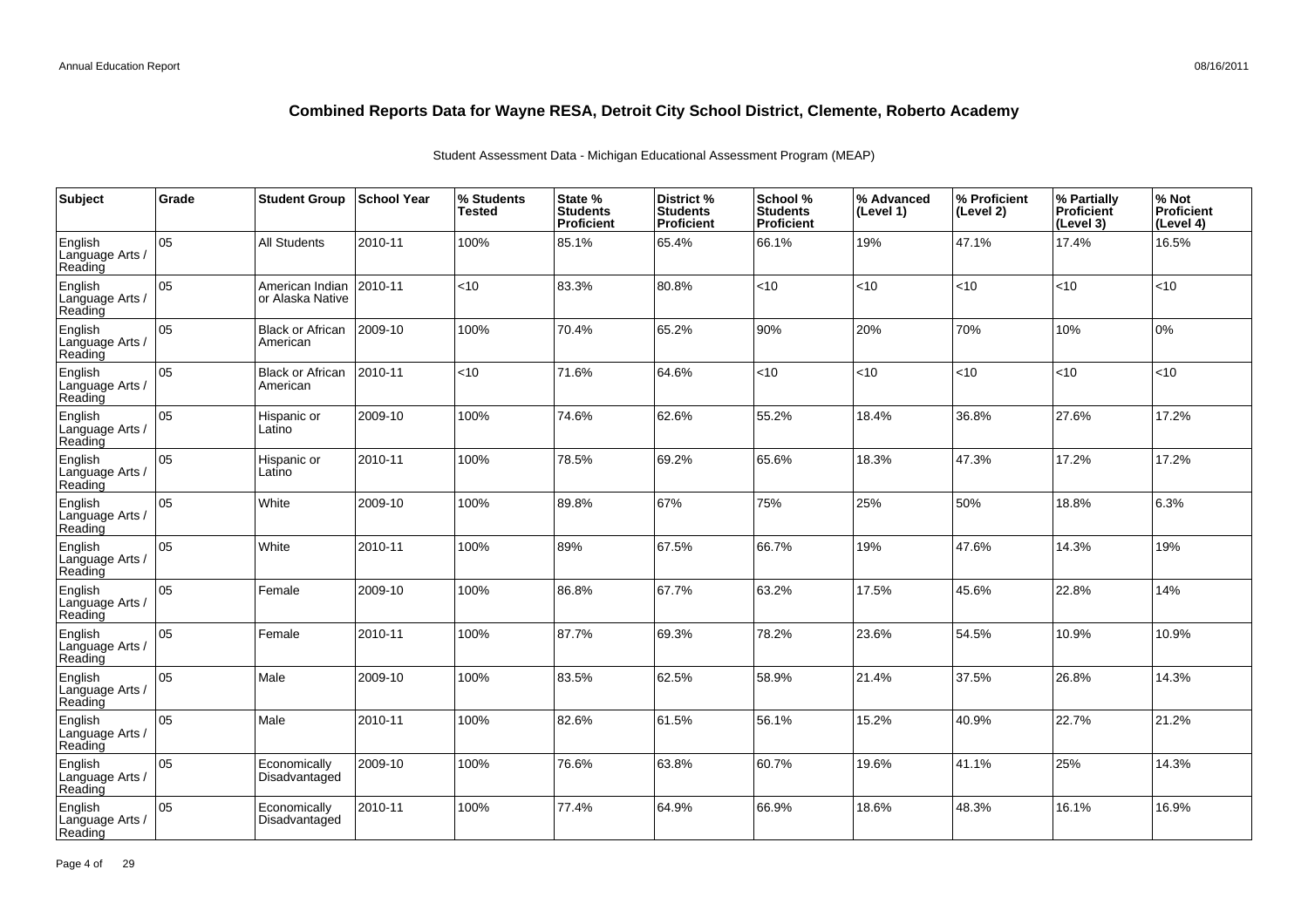| <b>Subject</b>                        | Grade | <b>Student Group</b>                 | <b>School Year</b> | % Students<br>Tested | State %<br><b>Students</b><br>Proficient | <b>District %</b><br><b>Students</b><br>Proficient | School %<br><b>Students</b><br><b>Proficient</b> | % Advanced<br>(Level 1) | % Proficient<br>(Level 2) | % Partially<br>Proficient<br>(Level 3) | % Not<br><b>Proficient</b><br>(Level 4) |
|---------------------------------------|-------|--------------------------------------|--------------------|----------------------|------------------------------------------|----------------------------------------------------|--------------------------------------------------|-------------------------|---------------------------|----------------------------------------|-----------------------------------------|
| English<br>Language Arts /<br>Reading | l 05  | <b>Limited English</b><br>Proficient | 2009-10            | 100%                 | 61.8%                                    | 62.9%                                              | 55.3%                                            | 18.4%                   | 36.8%                     | 28.9%                                  | 15.8%                                   |
| English<br>Language Arts /<br>Reading | 05    | Limited English<br>Proficient        | 2010-11            | 100%                 | 63.3%                                    | 70.9%                                              | 65.3%                                            | 18.9%                   | 46.3%                     | 17.9%                                  | 16.8%                                   |
| English<br>Language Arts /<br>Reading | 05    | Students with<br><b>Disabilities</b> | 2009-10            | <10                  | 57.6%                                    | 36.2%                                              | <10                                              | < 10                    | <10                       | < 10                                   | <10                                     |
| English<br>Language Arts /<br>Reading | 05    | Students with<br><b>Disabilities</b> | 2010-11            | $<$ 10               | 53%                                      | 30.1%                                              | $<$ 10                                           | <10                     | $<$ 10                    | $ $ < 10                               | <10                                     |
| Mathematics                           | 03    | <b>All Students</b>                  | 2009-10            | 100%                 | 94.8%                                    | 85.6%                                              | 91.4%                                            | 22.7%                   | 68.8%                     | 8.6%                                   | 0%                                      |
| Mathematics                           | 03    | <b>All Students</b>                  | 2010-11            | 100%                 | 95.3%                                    | 84%                                                | 90.1%                                            | 22.9%                   | 67.2%                     | 9.9%                                   | 0%                                      |
| <b>Mathematics</b>                    | 03    | American Indian<br>or Alaska Native  | 2010-11            | <10                  | 95.1%                                    | 91.7%                                              | <10                                              | <10                     | <10                       | $ $ < 10                               | <10                                     |
| Mathematics                           | 03    | Black or African<br>American         | 2009-10            | <10                  | 87.7%                                    | 85%                                                | $<$ 10                                           | < 10                    | <10                       | < 10                                   | <10                                     |
| <b>Mathematics</b>                    | 03    | <b>Black or African</b><br>American  | 2010-11            | <10                  | 88.6%                                    | 82.9%                                              | $<$ 10                                           | < 10                    | <10                       | $<10$                                  | <10                                     |
| <b>Mathematics</b>                    | 03    | Hispanic or<br>Latino                | 2009-10            | 100%                 | 92.3%                                    | 87.8%                                              | 90.5%                                            | 22.9%                   | 67.6%                     | 9.5%                                   | $0\%$                                   |
| <b>Mathematics</b>                    | 03    | Hispanic or<br>Latino                | 2010-11            | 100%                 | 93.5%                                    | 89.4%                                              | 88%                                              | 25%                     | 63%                       | 12%                                    | 0%                                      |
| Mathematics                           | lоз   | Migrant                              | 2009-10            | <10                  | 90.5%                                    | 78.6%                                              | <10                                              | < 10                    | <10                       | < 10                                   | <10                                     |
| Mathematics                           | 03    | White                                | 2009-10            | 100%                 | 96.9%                                    | 90.8%                                              | 94.7%                                            | 21.1%                   | 73.7%                     | 5.3%                                   | 0%                                      |
| Mathematics                           | 03    | White                                | 2010-11            | 100%                 | 97.1%                                    | 88.8%                                              | 100%                                             | 14.3%                   | 85.7%                     | 0%                                     | 0%                                      |
| Mathematics                           | 03    | Female                               | 2009-10            | 100%                 | 94.8%                                    | 86.3%                                              | 87.5%                                            | 10.9%                   | 76.6%                     | 12.5%                                  | 0%                                      |
| <b>Mathematics</b>                    | 03    | Female                               | 2010-11            | 100%                 | 95.3%                                    | 84.2%                                              | 90.2%                                            | 19.7%                   | 70.5%                     | 9.8%                                   | 0%                                      |
| Mathematics                           | lоз   | Male                                 | 2009-10            | 100%                 | 94.8%                                    | 84.8%                                              | 95.3%                                            | 34.4%                   | 60.9%                     | 4.7%                                   | 0%                                      |
| <b>Mathematics</b>                    | 03    | Male                                 | 2010-11            | 100%                 | 95.3%                                    | 83.9%                                              | 90%                                              | 25.7%                   | 64.3%                     | 10%                                    | 0%                                      |
| Mathematics                           | 03    | Economically<br>Disadvantaged        | 2009-10            | 100%                 | 91.9%                                    | 85.2%                                              | 91.3%                                            | 22.2%                   | 69%                       | 8.7%                                   | 0%                                      |
| Mathematics                           | 03    | Economically<br>Disadvantaged        | 2010-11            | 100%                 | 92.7%                                    | 83.5%                                              | 89.7%                                            | 21.4%                   | 68.3%                     | 10.3%                                  | 0%                                      |
| Mathematics                           | 03    | <b>Limited English</b><br>Proficient | 2009-10            | 100%                 | 92.1%                                    | 89.7%                                              | 90.8%                                            | 21.1%                   | 69.7%                     | 9.2%                                   | 0%                                      |
| <b>Mathematics</b>                    | 03    | <b>Limited English</b><br>Proficient | 2010-11            | 100%                 | 92.1%                                    | 89.2%                                              | 89.4%                                            | 22.1%                   | 67.3%                     | 10.6%                                  | 0%                                      |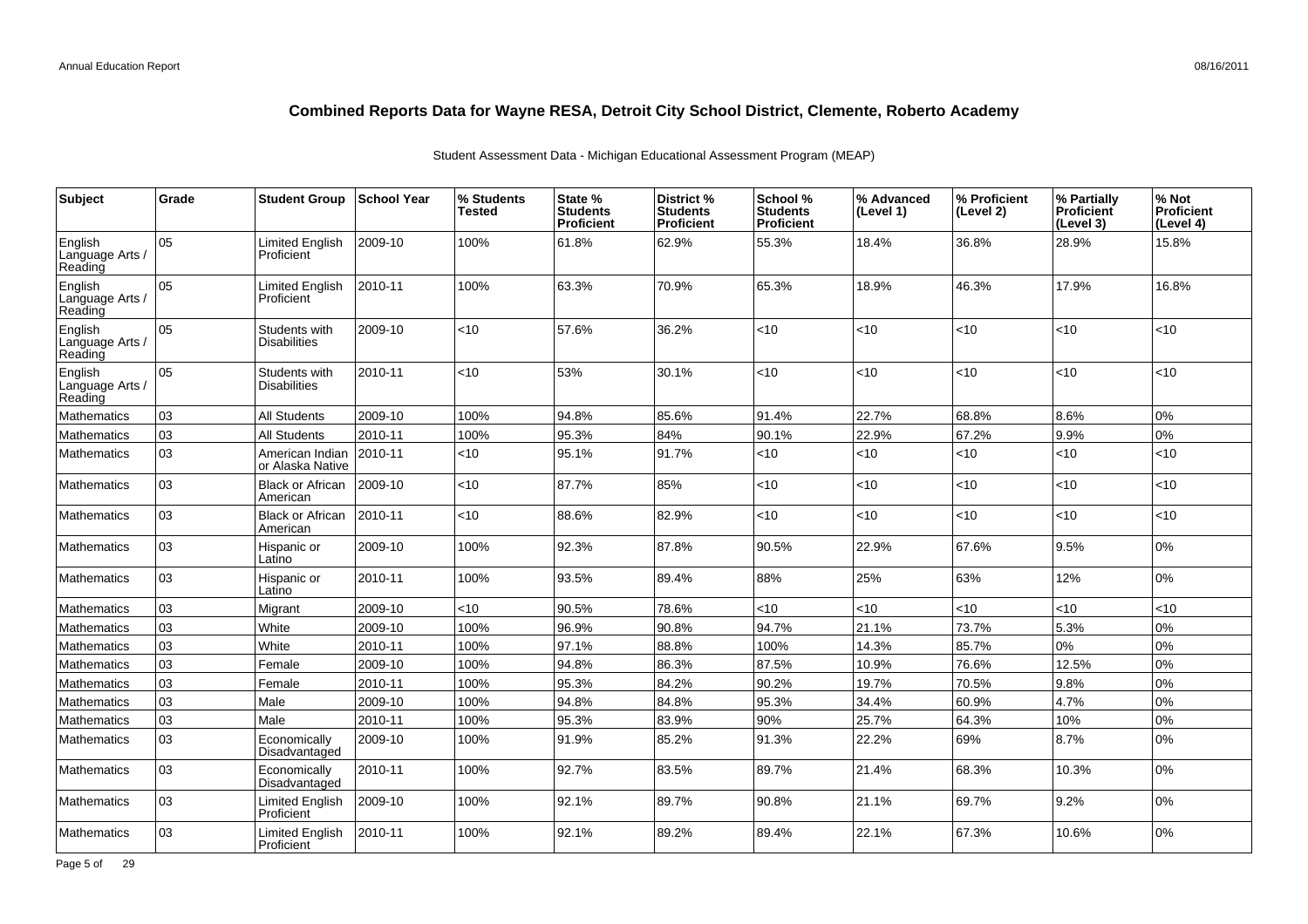| <b>Subject</b>     | Grade | <b>Student Group</b>                 | ∣School Year | % Students<br><b>Tested</b> | State %<br><b>Students</b><br><b>Proficient</b> | <b>District %</b><br><b>Students</b><br><b>Proficient</b> | School %<br><b>Students</b><br><b>Proficient</b> | % Advanced<br>(Level 1) | % Proficient<br>(Level 2) | % Partially<br>Proficient<br>(Level 3) | % Not<br>Proficient<br>(Level 4) |
|--------------------|-------|--------------------------------------|--------------|-----------------------------|-------------------------------------------------|-----------------------------------------------------------|--------------------------------------------------|-------------------------|---------------------------|----------------------------------------|----------------------------------|
| <b>Mathematics</b> | 03    | Students with<br><b>Disabilities</b> | 2009-10      | $<$ 10                      | 87.8%                                           | 78.6%                                                     | $<$ 10                                           | $<$ 10                  | $<$ 10                    | < 10                                   | < 10                             |
| <b>Mathematics</b> | 03    | Students with<br><b>Disabilities</b> | 2010-11      | $<$ 10                      | 88.7%                                           | 72.6%                                                     | $<$ 10                                           | < 10                    | $<$ 10                    | $<$ 10                                 | $<$ 10                           |
| <b>Mathematics</b> | 04    | <b>All Students</b>                  | 2009-10      | 100%                        | 92.3%                                           | 78.5%                                                     | 85.6%                                            | 20.3%                   | 65.3%                     | 14.4%                                  | 0%                               |
| <b>Mathematics</b> | 04    | <b>All Students</b>                  | 2010-11      | 100%                        | 91.5%                                           | 75.4%                                                     | 89.2%                                            | 22.3%                   | 66.9%                     | 10.8%                                  | 0%                               |
| <b>Mathematics</b> | 104   | American Indian<br>or Alaska Native  | 2009-10      | <10                         | 89.5%                                           | 72.7%                                                     | <10                                              | <10                     | <10                       | < 10                                   | $<$ 10                           |
| <b>Mathematics</b> | 04    | <b>Black or African</b><br>American  | 2009-10      | $<$ 10                      | 82.3%                                           | 77.4%                                                     | $<$ 10                                           | < 10                    | $<$ 10                    | <10                                    | < 10                             |
| <b>Mathematics</b> | 04    | <b>Black or African</b><br>American  | 2010-11      | <10                         | 81.2%                                           | 74.1%                                                     | <10                                              | <10                     | <10                       | $<$ 10                                 | < 10                             |
| <b>Mathematics</b> | 04    | Hispanic or<br>Latino                | 2009-10      | 100%                        | 89.3%                                           | 86.4%                                                     | 85.1%                                            | 24.1%                   | 60.9%                     | 14.9%                                  | 0%                               |
| <b>Mathematics</b> | 04    | Hispanic or<br>Latino                | 2010-11      | 100%                        | 88.7%                                           | 83.6%                                                     | 91.6%                                            | 22.4%                   | 69.2%                     | 8.4%                                   | 0%                               |
| Mathematics        | 04    | Migrant                              | 2009-10      | <10                         | 88.1%                                           | 82.4%                                                     | <10                                              | < 10                    | < 10                      | < 10                                   | <10                              |
| <b>Mathematics</b> | 04    | Two or More<br>Races                 | 2010-11      | $<$ 10                      | 90.9%                                           | <10                                                       | <10                                              | <10                     | < 10                      | < 10                                   | < 10                             |
| Mathematics        | 04    | White                                | 2009-10      | 100%                        | 95.1%                                           | 82.8%                                                     | 95%                                              | 10%                     | 85%                       | 5%                                     | 0%                               |
| <b>Mathematics</b> | 04    | White                                | 2010-11      | 100%                        | 94.3%                                           | 77.6%                                                     | 77.8%                                            | 16.7%                   | 61.1%                     | 22.2%                                  | 0%                               |
| <b>Mathematics</b> | 04    | Female                               | 2009-10      | 100%                        | 92.9%                                           | 80.4%                                                     | 86.4%                                            | 15.3%                   | 71.2%                     | 13.6%                                  | 0%                               |
| <b>Mathematics</b> | 04    | Female                               | 2010-11      | 100%                        | 91.6%                                           | 75.3%                                                     | 87.3%                                            | 12.7%                   | 74.6%                     | 12.7%                                  | 0%                               |
| <b>Mathematics</b> | 04    | Male                                 | 2009-10      | 100%                        | 91.6%                                           | 76.7%                                                     | 84.7%                                            | 25.4%                   | 59.3%                     | 15.3%                                  | 0%                               |
| Mathematics        | 04    | Male                                 | 2010-11      | 100%                        | 91.3%                                           | 75.4%                                                     | 91%                                              | 31.3%                   | 59.7%                     | 9%                                     | 0%                               |
| <b>Mathematics</b> | 04    | Economically<br>Disadvantaged        | 2009-10      | 100%                        | 87.8%                                           | 78%                                                       | 85.6%                                            | 20.3%                   | 65.3%                     | 14.4%                                  | 0%                               |
| <b>Mathematics</b> | 104   | Economically<br>Disadvantaged        | 2010-11      | 100%                        | 86.9%                                           | 75.3%                                                     | 89.1%                                            | 21.9%                   | 67.2%                     | 10.9%                                  | 0%                               |
| Mathematics        | 04    | <b>Limited English</b><br>Proficient | 2009-10      | 100%                        | 86.6%                                           | 87.7%                                                     | 86.5%                                            | 22.5%                   | 64%                       | 13.5%                                  | 0%                               |
| <b>Mathematics</b> | 04    | <b>Limited English</b><br>Proficient | 2010-11      | 100%                        | 84.5%                                           | 82.7%                                                     | 90.9%                                            | 20%                     | 70.9%                     | 9.1%                                   | 0%                               |
| <b>Mathematics</b> | 04    | Students with<br><b>Disabilities</b> | 2009-10      | <10                         | 80%                                             | 66.6%                                                     | <10                                              | <10                     | <10                       | $<$ 10                                 | $<$ 10                           |
| <b>Mathematics</b> | 04    | Students with<br><b>Disabilities</b> | 2010-11      | $ $ < 10                    | 77.5%                                           | 58.6%                                                     | <10                                              | <10                     | <10                       | <10                                    | $<$ 10                           |
| Mathematics        | 05    | <b>All Students</b>                  | 2009-10      | 100%                        | 79.5%                                           | 57%                                                       | 64.6%                                            | 15.9%                   | 48.7%                     | 27.4%                                  | 8%                               |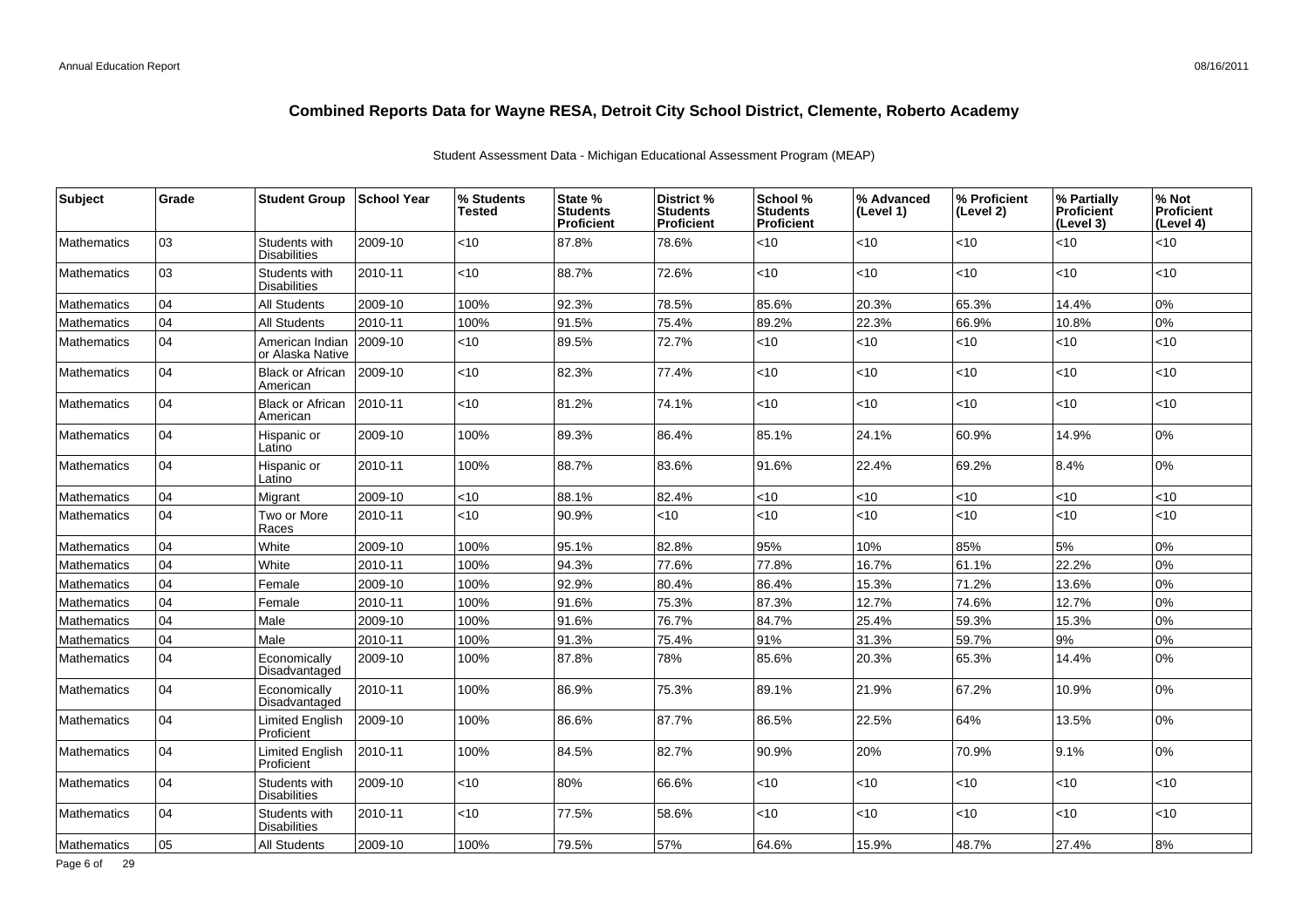| <b>Subject</b>          | Grade | <b>Student Group</b>                 | ∣School Year | % Students<br>Tested | State %<br><b>Students</b><br><b>Proficient</b> | <b>District %</b><br><b>Students</b><br><b>Proficient</b> | School %<br><b>Students</b><br><b>Proficient</b> | % Advanced<br>(Level 1) | % Proficient<br>(Level 2) | % Partially<br><b>Proficient</b><br>(Level 3) | % Not<br><b>Proficient</b><br>(Level 4) |
|-------------------------|-------|--------------------------------------|--------------|----------------------|-------------------------------------------------|-----------------------------------------------------------|--------------------------------------------------|-------------------------|---------------------------|-----------------------------------------------|-----------------------------------------|
| <b>Mathematics</b>      | 05    | <b>All Students</b>                  | 2010-11      | 100%                 | 79.9%                                           | 54.4%                                                     | 59.5%                                            | 18.2%                   | 41.3%                     | 33.1%                                         | 7.4%                                    |
| <b>Mathematics</b>      | 05    | American Indian<br>or Alaska Native  | 2010-11      | $<$ 10               | 73.8%                                           | 56%                                                       | <10                                              | <10                     | <10                       | $<$ 10                                        | $<$ 10                                  |
| <b>Mathematics</b>      | 05    | <b>Black or African</b><br>American  | 2009-10      | 100%                 | 62.5%                                           | 56%                                                       | 70%                                              | 10%                     | 60%                       | 30%                                           | 0%                                      |
| <b>Mathematics</b>      | 05    | <b>Black or African</b><br>American  | 2010-11      | $<$ 10               | 61.3%                                           | 52.2%                                                     | <10                                              | <10                     | <10                       | <10                                           | < 10                                    |
| <b>Mathematics</b>      | 05    | Hispanic or<br>Latino                | 2009-10      | 100%                 | 71%                                             | 64.2%                                                     | 64.4%                                            | 16.1%                   | 48.3%                     | 27.6%                                         | 8%                                      |
| <b>Mathematics</b>      | 05    | Hispanic or<br>Latino                | 2010-11      | 100%                 | 73.5%                                           | 67.5%                                                     | 62.4%                                            | 20.4%                   | 41.9%                     | 30.1%                                         | 7.5%                                    |
| <b>Mathematics</b>      | 05    | White                                | 2009-10      | 100%                 | 84.3%                                           | 59.1%                                                     | 62.5%                                            | 18.8%                   | 43.8%                     | 25%                                           | 12.5%                                   |
| <b>Mathematics</b>      | 05    | White                                | 2010-11      | 100%                 | 85.1%                                           | 62%                                                       | 52.4%                                            | 9.5%                    | 42.9%                     | 42.9%                                         | 4.8%                                    |
| <b>Mathematics</b>      | 05    | Female                               | 2009-10      | 100%                 | 79.6%                                           | 57.3%                                                     | 66.1%                                            | 12.5%                   | 53.6%                     | 28.6%                                         | 5.4%                                    |
| <b>Mathematics</b>      | 05    | Female                               | 2010-11      | 100%                 | 80.1%                                           | 54.3%                                                     | 65.5%                                            | 16.4%                   | 49.1%                     | 25.5%                                         | 9.1%                                    |
| <b>Mathematics</b>      | 05    | Male                                 | 2009-10      | 100%                 | 79.4%                                           | 56.7%                                                     | 63.2%                                            | 19.3%                   | 43.9%                     | 26.3%                                         | 10.5%                                   |
| <b>Mathematics</b>      | 05    | Male                                 | 2010-11      | 100%                 | 79.7%                                           | 54.4%                                                     | 54.5%                                            | 19.7%                   | 34.8%                     | 39.4%                                         | 6.1%                                    |
| <b>Mathematics</b>      | 05    | Economically<br>Disadvantaged        | 2009-10      | 100%                 | 69.8%                                           | 56%                                                       | 65.2%                                            | 16.1%                   | 49.1%                     | 26.8%                                         | 8%                                      |
| <b>Mathematics</b>      | 05    | Economically<br>Disadvantaged        | 2010-11      | 100%                 | 70.2%                                           | 53.7%                                                     | 60.2%                                            | 17.8%                   | 42.4%                     | 32.2%                                         | 7.6%                                    |
| <b>Mathematics</b>      | 05    | <b>Limited English</b><br>Proficient | 2009-10      | 100%                 | 67.6%                                           | 66.3%                                                     | 67.5%                                            | 15.6%                   | 51.9%                     | 24.7%                                         | 7.8%                                    |
| <b>Mathematics</b>      | 05    | <b>Limited English</b><br>Proficient | 2010-11      | 100%                 | 64.7%                                           | 69.8%                                                     | 63.2%                                            | 18.9%                   | 44.2%                     | 29.5%                                         | 7.4%                                    |
| <b>Mathematics</b>      | 05    | Students with<br><b>Disabilities</b> | 2009-10      | $<$ 10               | 52.8%                                           | 33.6%                                                     | < 10                                             | <10                     | <10                       | <10                                           | $<$ 10                                  |
| <b>Mathematics</b>      | 05    | Students with<br><b>Disabilities</b> | 2010-11      | $<$ 10               | 50.2%                                           | 28.7%                                                     | <10                                              | <10                     | $<$ 10                    | <10                                           | $<$ 10                                  |
| Science                 | 05    | <b>All Students</b>                  | 2009-10      | 100%                 | 81%                                             | 56.6%                                                     | 54%                                              | 8.8%                    | 45.1%                     | 30.1%                                         | 15.9%                                   |
| Science                 | 05    | All Students                         | 2010-11      | 100%                 | 78.1%                                           | 47.6%                                                     | 58.7%                                            | 12.4%                   | 46.3%                     | 33.9%                                         | 7.4%                                    |
| Science                 | 05    | American Indian<br>or Alaska Native  | $ 2010 - 11$ | $<$ 10               | 74.6%                                           | 57.7%                                                     | <10                                              | $<$ 10                  | <10                       | $<$ 10                                        | <10                                     |
| Science                 | 05    | <b>Black or African</b><br>American  | $ 2009-10$   | 100%                 | 59.6%                                           | 56.1%                                                     | 70%                                              | 10%                     | 60%                       | 20%                                           | 10%                                     |
| Science                 | 05    | <b>Black or African</b><br>American  | 2010-11      | < 10                 | 52.8%                                           | 45.5%                                                     | <10                                              | <10                     | <10                       | <10                                           | $<$ 10                                  |
| Science<br>Page 7 of 29 | 05    | Hispanic or<br>Latino                | 2009-10      | 100%                 | 68.8%                                           | 58.8%                                                     | 49.4%                                            | 5.7%                    | 43.7%                     | 34.5%                                         | 16.1%                                   |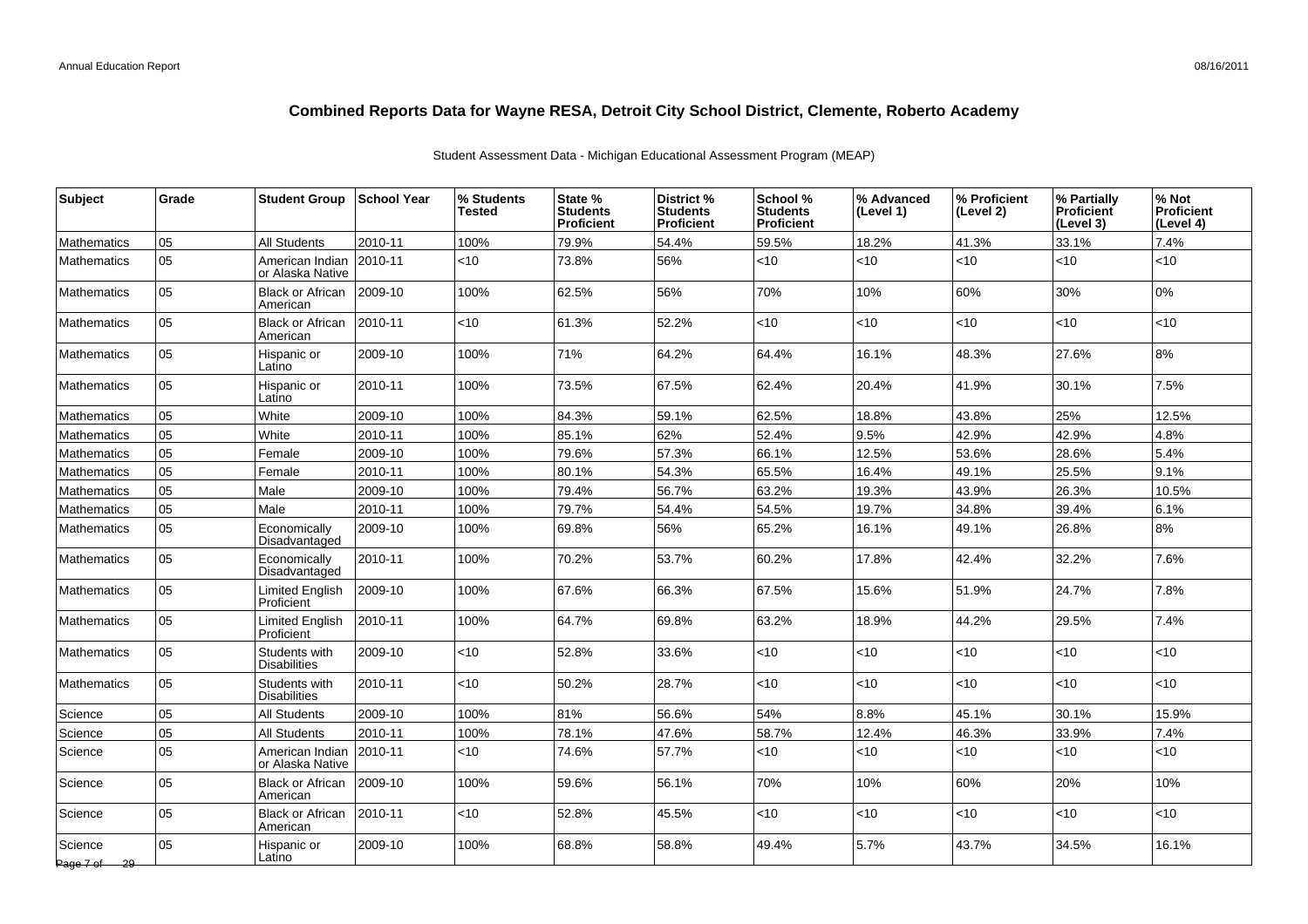Student Assessment Data - Michigan Educational Assessment Program (MEAP)

| Subject | <b>Grade</b> | <b>Student Group</b>                 | <b>School Year</b> | % Students<br>Tested | <b>State %</b><br><b>Students</b> | District %<br><b>Students</b> | School %<br><b>Students</b> | % Advanced<br>(Level 1) | % Proficient<br>(Level 2) | % Partially<br>Proficient | $%$ Not<br>Proficient |
|---------|--------------|--------------------------------------|--------------------|----------------------|-----------------------------------|-------------------------------|-----------------------------|-------------------------|---------------------------|---------------------------|-----------------------|
|         |              |                                      |                    |                      | Proficient                        | Proficient                    | <b>Proficient</b>           |                         |                           | (Level 3)                 | (Level 4)             |
| Science | 105          | Hispanic or<br>Latino                | 2010-11            | 100%                 | 67.8%                             | 59%                           | 58.1%                       | 10.8%                   | 47.3%                     | 35.5%                     | 6.5%                  |
| Science | 05           | White                                | 2009-10            | 100%                 | 87.5%                             | 62.5%                         | 68.8%                       | 25%                     | 43.8%                     | 12.5%                     | 18.8%                 |
| Science | 05           | White                                | 2010-11            | 100%                 | 85.5%                             | 56.7%                         | 61.9%                       | 14.3%                   | 47.6%                     | 23.8%                     | 14.3%                 |
| Science | 05           | Female                               | 2009-10            | 100%                 | 81.1%                             | 56.3%                         | 50%                         | 10.7%                   | 39.3%                     | 35.7%                     | 14.3%                 |
| Science | 05           | Female                               | 2010-11            | 100%                 | 78.6%                             | 48.3%                         | 65.5%                       | 10.9%                   | 54.5%                     | 30.9%                     | 3.6%                  |
| Science | 05           | Male                                 | 2009-10            | 100%                 | 80.8%                             | 56.9%                         | 57.9%                       | 7%                      | 50.9%                     | 24.6%                     | 17.5%                 |
| Science | 05           | Male                                 | 2010-11            | 100%                 | 77.5%                             | 47%                           | 53%                         | 13.6%                   | 39.4%                     | 36.4%                     | 10.6%                 |
| Science | 05           | Economically<br>Disadvantaged        | 2009-10            | 100%                 | 70.6%                             | 55.4%                         | 53.6%                       | 8.9%                    | 44.6%                     | 30.4%                     | 16.1%                 |
| Science | 05           | Economically<br>Disadvantaged        | 2010-11            | 100%                 | 66.6%                             | 46.6%                         | 59.3%                       | 12.7%                   | 46.6%                     | 33.9%                     | 6.8%                  |
| Science | 05           | <b>Limited English</b><br>Proficient | 2009-10            | 100%                 | 56.7%                             | 58.9%                         | 50.6%                       | 5.2%                    | 45.5%                     | 33.8%                     | 15.6%                 |
| Science | 05           | <b>Limited English</b><br>Proficient | 2010-11            | 100%                 | 49%                               | 62.1%                         | 58.9%                       | 11.6%                   | 47.4%                     | 35.8%                     | 5.3%                  |
| Science | 05           | Students with<br><b>Disabilities</b> | 2009-10            | $ $ < 10             | 60.7%                             | 36.6%                         | < 10                        | < 10                    | < 10                      | $\leq 10$                 | $<$ 10                |
| Science | 05           | Students with<br>Disabilities        | 2010-11            | $ $ < 10             | 54.1%                             | 26.1%                         | $<$ 10                      | < 10                    | $ $ < 10                  | $\leq 10$                 | $<$ 10                |

Page 8 of 29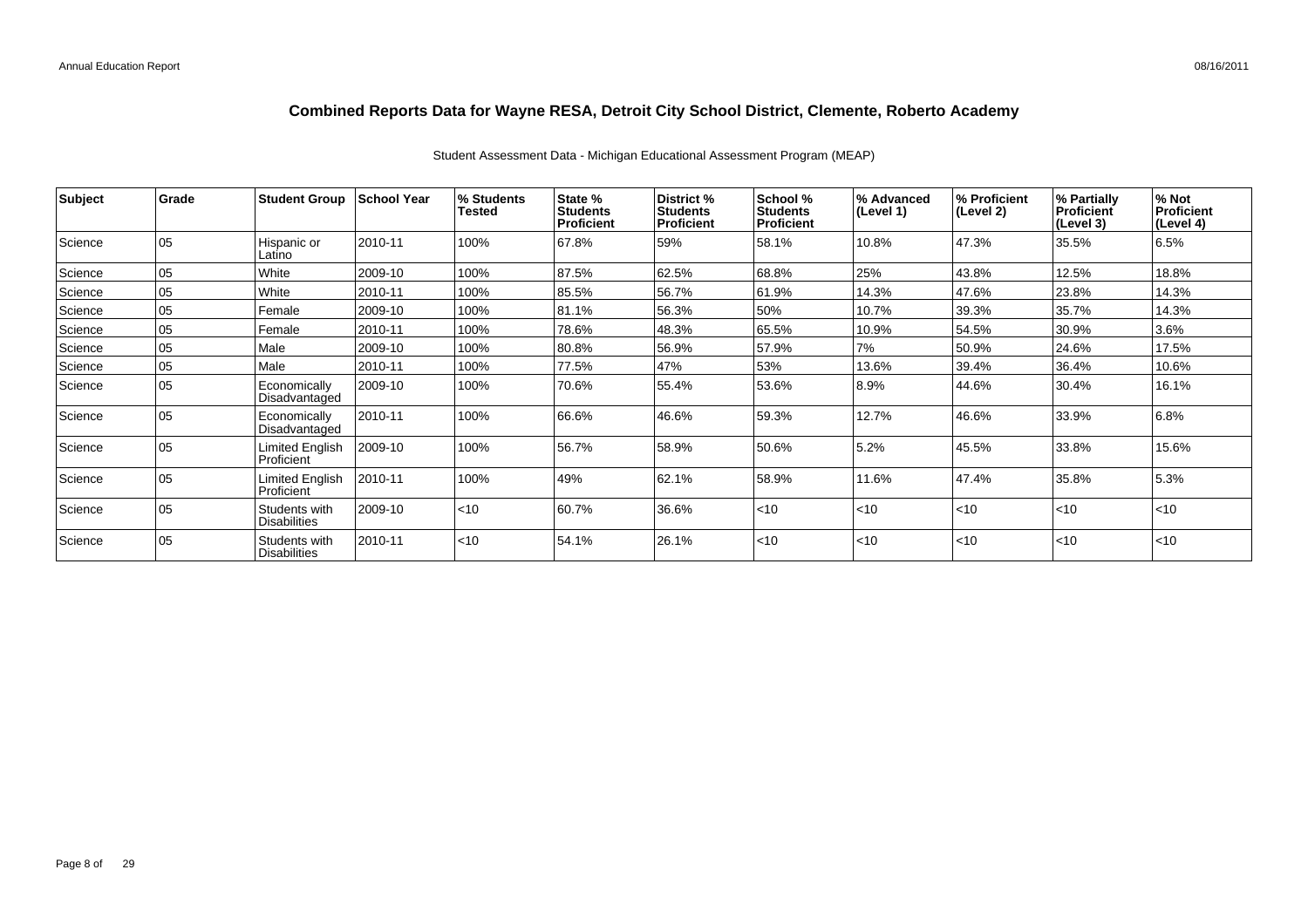#### 08/16/2011

### **Combined Reports Data for Wayne RESA, Detroit City School District, Clemente, Roberto Academy**

Student Assessment Data - Michigan Merit Examination (MME)

| Subject | <b>Grade</b> | Student Group | School Year | <b>Students</b> l%<br><b>Tested</b> | State %<br>Students<br><b>Proficient</b> | District %<br>Students<br><b>Proficient</b> | School %<br>'Students<br><b>Proficien</b> | ΙО.<br>Advanced<br>∣(Level 1 | % Proficient<br>l (Level 2) | Partiallv ،<br>Proficient<br>(Level 3) | % Not<br>Proficient<br>l (Level |
|---------|--------------|---------------|-------------|-------------------------------------|------------------------------------------|---------------------------------------------|-------------------------------------------|------------------------------|-----------------------------|----------------------------------------|---------------------------------|
|---------|--------------|---------------|-------------|-------------------------------------|------------------------------------------|---------------------------------------------|-------------------------------------------|------------------------------|-----------------------------|----------------------------------------|---------------------------------|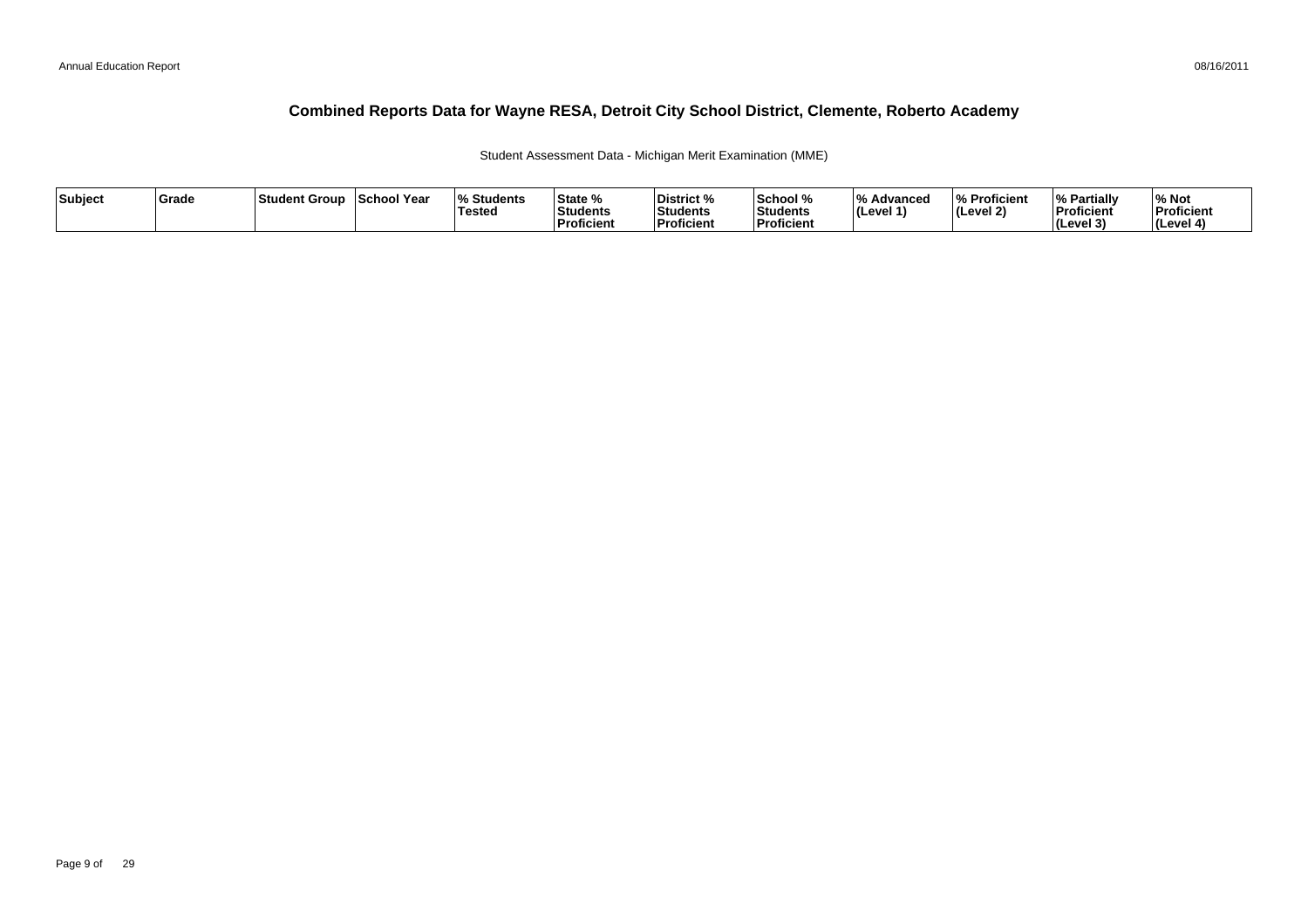#### Student Assessment Data - MI-Access : Functional Independence

| Subject | Grade | ∣Student Group | <b>School Year</b> | <sup>1</sup> % Students<br>Testea | % Students District %<br><b>State %</b><br>Proficient | Students<br>Proficient | School %<br>Students<br>l Proficien | ∣% Surpassed<br>(Level 1' | l 0/<br>Attained<br>(Level 2) | Emerging<br>$ $ (Level 3 <sup>'</sup> |
|---------|-------|----------------|--------------------|-----------------------------------|-------------------------------------------------------|------------------------|-------------------------------------|---------------------------|-------------------------------|---------------------------------------|
|---------|-------|----------------|--------------------|-----------------------------------|-------------------------------------------------------|------------------------|-------------------------------------|---------------------------|-------------------------------|---------------------------------------|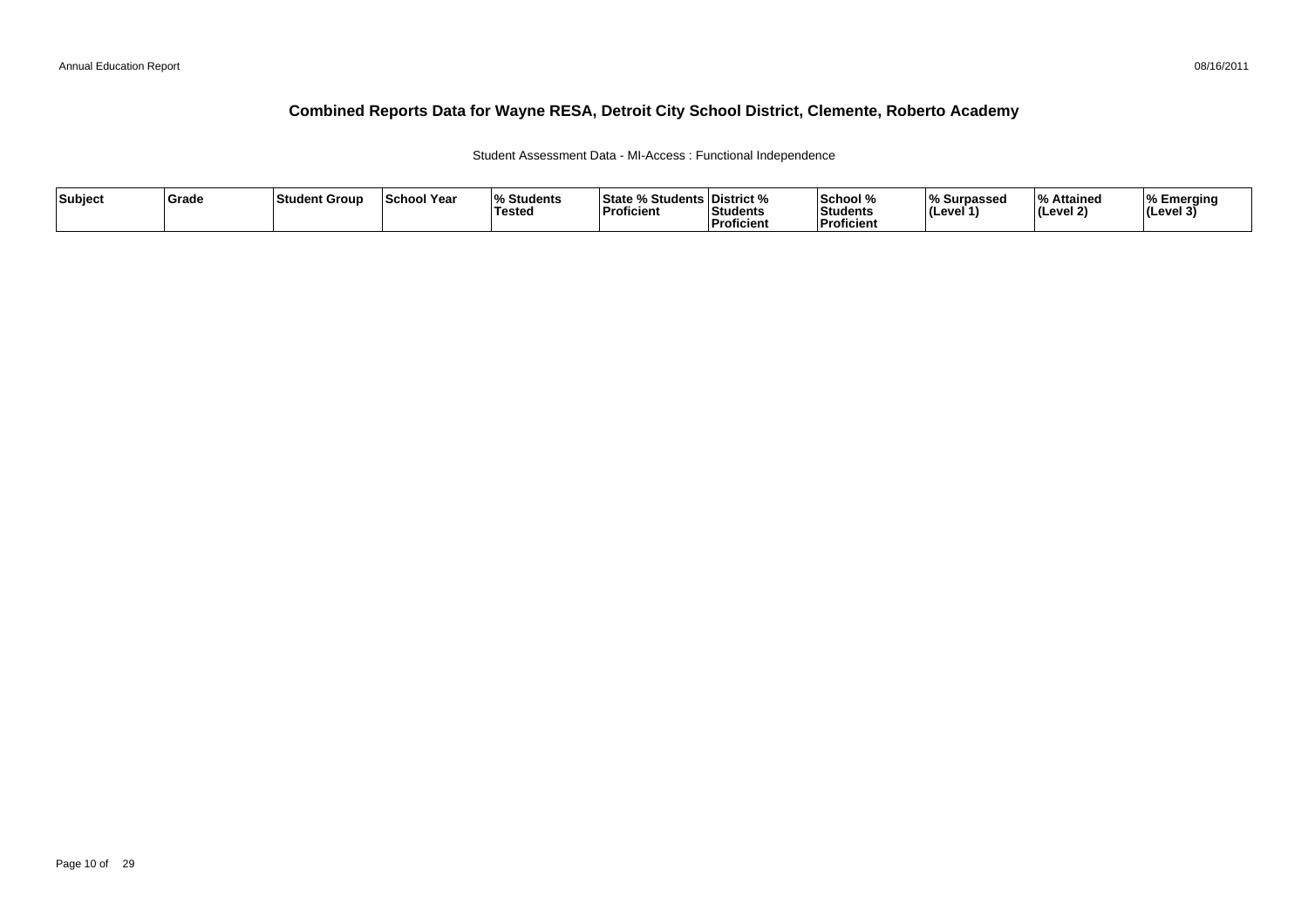#### Student Assessment Data - MI-Access : Supported Independence

| Subject | Grade | ∣Student Group | <b>School Year</b> | <sup>1</sup> % Students<br>Testea | % Students District %<br><b>State %</b><br>Proficient | Students<br>Proficient | School %<br>Students<br>l Proficien | ∣% Surpassed<br>(Level 1' | l 0/<br>Attained<br>(Level 2) | Emerging<br>$ $ (Level 3 <sup>'</sup> |
|---------|-------|----------------|--------------------|-----------------------------------|-------------------------------------------------------|------------------------|-------------------------------------|---------------------------|-------------------------------|---------------------------------------|
|---------|-------|----------------|--------------------|-----------------------------------|-------------------------------------------------------|------------------------|-------------------------------------|---------------------------|-------------------------------|---------------------------------------|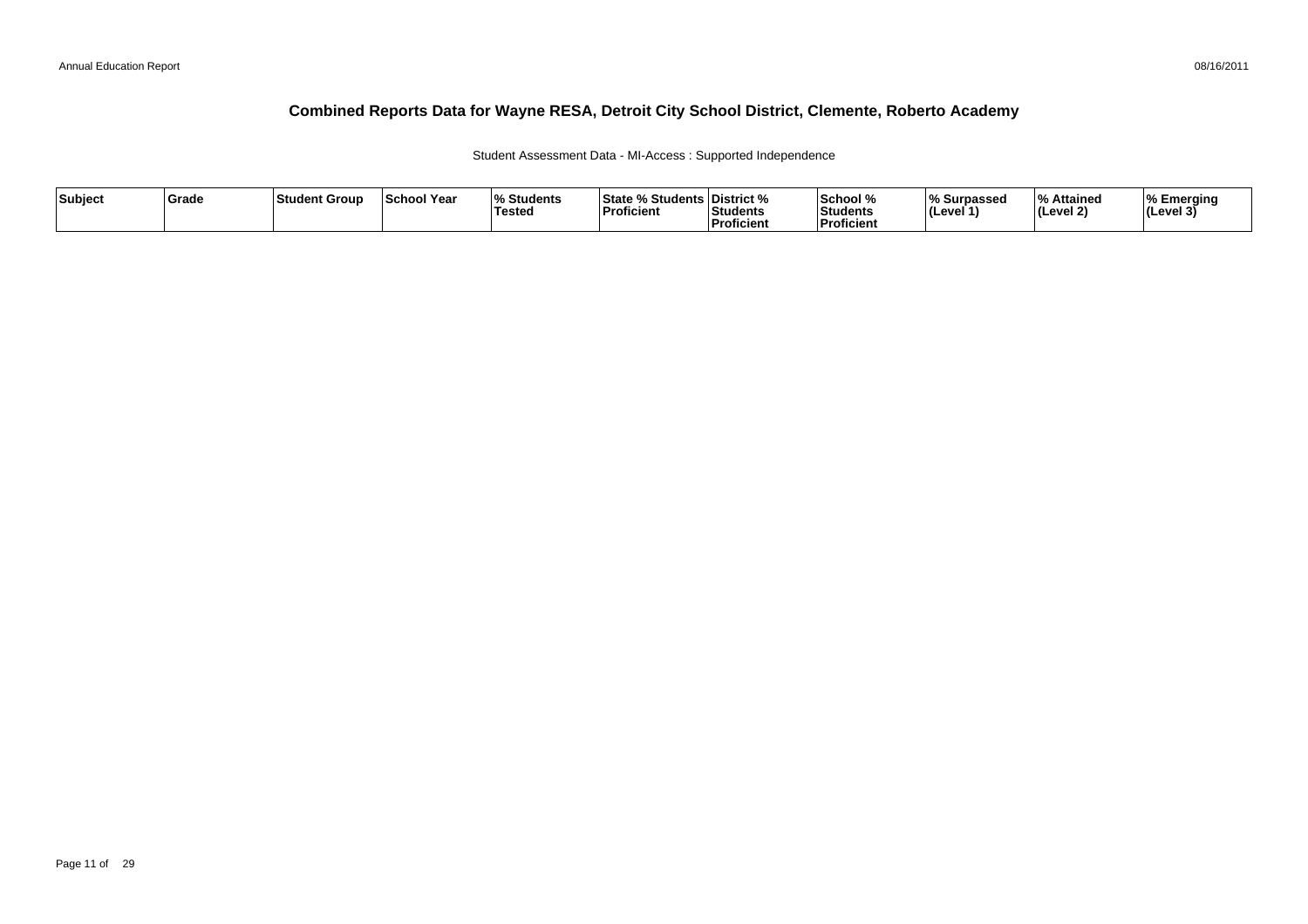#### Student Assessment Data - MI-Access : Participation

| Subject | Grade | 'Student Group | <b>School Year</b> | <b>Students</b><br>Testea | <sup>o</sup> ∕ Students ∟<br>l State º<br><b>Proficient</b> | District %<br>Students<br>Proficient | School %<br>Students<br>l Proficien | % Surpassed<br>(Level 1) | /ه ا<br>Attained<br>' <i>(</i> Level 2) | Emerging<br> (Level 3 |
|---------|-------|----------------|--------------------|---------------------------|-------------------------------------------------------------|--------------------------------------|-------------------------------------|--------------------------|-----------------------------------------|-----------------------|
|---------|-------|----------------|--------------------|---------------------------|-------------------------------------------------------------|--------------------------------------|-------------------------------------|--------------------------|-----------------------------------------|-----------------------|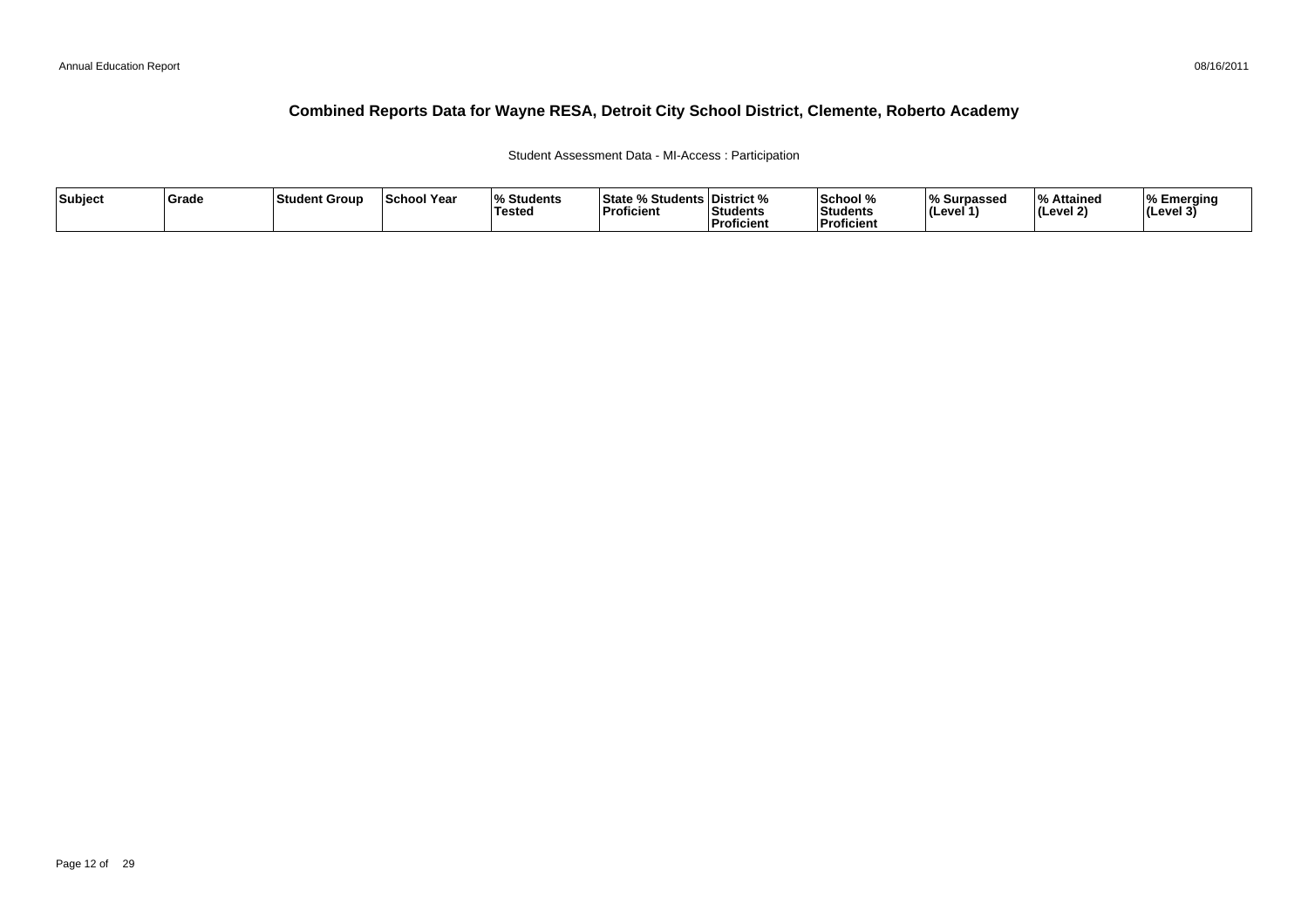| Subject            | Grade | <b>Student Group</b>                 | <b>School Year</b> | % Students<br><b>Tested</b> | State % Students   District %<br><b>Proficient</b> | <b>Students</b><br><b>Proficient</b> | School %<br><b>Students</b><br>Proficient | % Level 1 | % Level 2 | % Level 3 |
|--------------------|-------|--------------------------------------|--------------------|-----------------------------|----------------------------------------------------|--------------------------------------|-------------------------------------------|-----------|-----------|-----------|
| Reading            | 03    | <b>All Students</b>                  | 2009-10            | < 10                        | 31.3%                                              | 32.8%                                | <10                                       | <10       | $<$ 10    | <10       |
| Reading            | 03    | Hispanic or Latino                   | 2009-10            | <10                         | 28%                                                | 29.4%                                | <10                                       | <10       | <10       | <10       |
| Reading            | 03    | White                                | 2009-10            | <10                         | 31.7%                                              | <10                                  | <10                                       | <10       | $<$ 10    | < 10      |
| Reading            | 03    | Female                               | 2009-10            | <10                         | 31.5%                                              | 33.3%                                | <10                                       | <10       | <10       | <10       |
| Reading            | 03    | Male                                 | 2009-10            | <10                         | 31.2%                                              | 32.5%                                | <10                                       | <10       | $<10$     | <10       |
| Reading            | 03    | Economically<br>Disadvantaged        | 2009-10            | <10                         | 30.4%                                              | 32.1%                                | <10                                       | <10       | <10       | <10       |
| Reading            | 03    | <b>Limited English</b><br>Proficient | 2009-10            | <10                         | 26%                                                | 30%                                  | <10                                       | <10       | <10       | <10       |
| Reading            | 04    | <b>All Students</b>                  | 2009-10            | < 10                        | 50.7%                                              | 51.6%                                | <10                                       | < 10      | <10       | <10       |
| Reading            | 04    | Hispanic or Latino                   | 2009-10            | <10                         | 46.3%                                              | 56.3%                                | <10                                       | <10       | <10       | <10       |
| Reading            | 04    | White                                | 2009-10            | <10                         | 52.8%                                              | <10                                  | <10                                       | <10       | $<$ 10    | <10       |
| Reading            | 04    | Female                               | 2009-10            | <10                         | 50.6%                                              | 45%                                  | <10                                       | < 10      | $<$ 10    | <10       |
| Reading            | 04    | Male                                 | 2009-10            | <10                         | 50.8%                                              | 54.8%                                | <10                                       | <10       | <10       | <10       |
| Reading            | 04    | Economically<br>Disadvantaged        | 2009-10            | <10                         | 49.8%                                              | 51.7%                                | <10                                       | < 10      | <10       | <10       |
| Reading            | 04    | <b>Limited English</b><br>Proficient | 2009-10            | $<10$                       | 44.6%                                              | 56.3%                                | <10                                       | $<$ 10    | <10       | < 10      |
| Reading            | 05    | <b>All Students</b>                  | 2009-10            | < 10                        | 50%                                                | 28.2%                                | <10                                       | < 10      | $<$ 10    | <10       |
| Reading            | 05    | <b>Black or African</b><br>American  | 2009-10            | <10                         | 41.1%                                              | 33.3%                                | <10                                       | <10       | $<$ 10    | <10       |
| Reading            | 05    | Hispanic or Latino                   | 2009-10            | <10                         | 55.8%                                              | 14.3%                                | $<$ 10                                    | <10       | <10       | <10       |
| Reading            | 05    | White                                | 2009-10            | <10                         | 52.5%                                              | <10                                  | <10                                       | <10       | < 10      | <10       |
| Reading            | 05    | Female                               | 2009-10            | <10                         | 53.8%                                              | 23.5%                                | <10                                       | <10       | <10       | <10       |
| Reading            | 05    | Male                                 | 2009-10            | <10                         | 48%                                                | 29.6%                                | $<$ 10                                    | <10       | <10       | <10       |
| Reading            | 05    | Economically<br>Disadvantaged        | 2009-10            | < 10                        | 48%                                                | 26.9%                                | <10                                       | <10       | <10       | <10       |
| Reading            | 05    | <b>Limited English</b><br>Proficient | 2009-10            | <10                         | 47.3%                                              | $0\%$                                | <10                                       | <10       | <10       | <10       |
| Mathematics        | 03    | <b>All Students</b>                  | 2009-10            | < 10                        | 60.1%                                              | 52.7%                                | <10                                       | <10       | $<$ 10    | <10       |
| <b>Mathematics</b> | 03    | Hispanic or Latino                   | 2009-10            | < 10                        | 54.1%                                              | 46.7%                                | <10                                       | < 10      | $<$ 10    | <10       |
| <b>Mathematics</b> | 03    | White                                | 2009-10            | <10                         | 63.8%                                              | <10                                  | <10                                       | < 10      | $<$ 10    | <10       |
| Mathematics        | 03    | Female                               | 2009-10            | <10                         | 55.5%                                              | 50%                                  | <10                                       | < 10      | <10       | $<$ 10    |
| <b>Mathematics</b> | 03    | Male                                 | 2009-10            | <10                         | 62.2%                                              | 54.1%                                | <10                                       | < 10      | <10       | <10       |
| Mathematics        | 03    | Economically<br>Disadvantaged        | 2009-10            | <10                         | 60.8%                                              | 50.9%                                | <10                                       | <10       | <10       | <10       |

#### Student Assessment Data - MEAP-Access

Page 13 of 29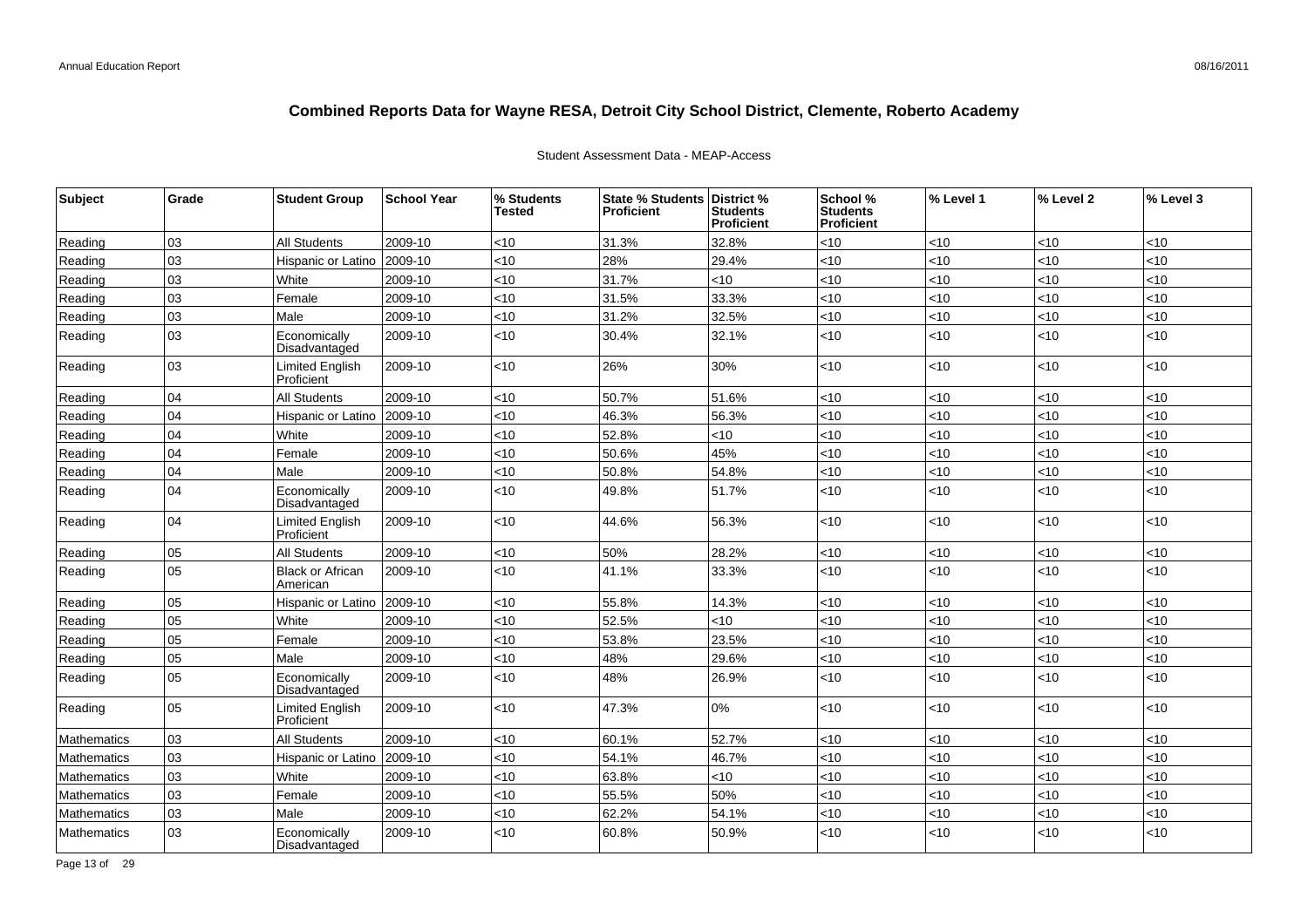| Subject            | Grade        | <b>Student Group</b>                 | <b>School Year</b> | % Students<br><b>Tested</b> | <b>State % Students</b><br><b>Proficient</b> | District %<br><b>Students</b><br><b>Proficient</b> | School %<br><b>Students</b><br><b>Proficient</b> | % Level 1 | % Level 2 | % Level 3 |
|--------------------|--------------|--------------------------------------|--------------------|-----------------------------|----------------------------------------------|----------------------------------------------------|--------------------------------------------------|-----------|-----------|-----------|
| Mathematics        | 03           | Limited English<br>Proficient        | 2009-10            | $<$ 10                      | 49.2%                                        | 44.4%                                              | $<$ 10                                           | $<$ 10    | < 10      | < 10      |
| Mathematics        | 04           | <b>All Students</b>                  | 2009-10            | $<$ 10                      | 73%                                          | 78.2%                                              | < 10                                             | < 10      | $ $ < 10  | <10       |
| Mathematics        | 04           | Hispanic or Latino                   | 2009-10            | $<$ 10                      | 68.1%                                        | 85.7%                                              | $<$ 10                                           | $<$ 10    | $ $ < 10  | < 10      |
| Mathematics        | 04           | White                                | 2009-10            | < 10                        | 76.4%                                        | < 10                                               | $<$ 10                                           | $<$ 10    | $ $ < 10  | <10       |
| Mathematics        | 04           | Female                               | 2009-10            | < 10                        | 71.2%                                        | 68.4%                                              | < 10                                             | $<$ 10    | $ $ < 10  | <10       |
| Mathematics        | 04           | Male                                 | 2009-10            | < 10                        | 74%                                          | 83.3%                                              | $<$ 10                                           | $<$ 10    | $ $ < 10  | < 10      |
| Mathematics        | 04           | Economically<br>Disadvantaged        | 2009-10            | < 10                        | 72.5%                                        | 80.4%                                              | < 10                                             | $<$ 10    | < 10      | < 10      |
| Mathematics        | 04           | <b>Limited English</b><br>Proficient | 2009-10            | $<$ 10                      | 75%                                          | 85.7%                                              | <10                                              | < 10      | $ $ < 10  | < 10      |
| Mathematics        | 05           | <b>All Students</b>                  | 2009-10            | < 10                        | 62.6%                                        | 39.7%                                              | < 10                                             | $<$ 10    | <10       | <10       |
| Mathematics        | l 05         | Black or African<br>American         | 2009-10            | < 10                        | 55.2%                                        | 39.1%                                              | < 10                                             | < 10      | < 10      | < 10      |
| Mathematics        | 05           | Hispanic or Latino 2009-10           |                    | < 10                        | 62.1%                                        | 45.5%                                              | $<$ 10                                           | $<$ 10    | $ $ < 10  | <10       |
| Mathematics        | 05           | White                                | 2009-10            | $<$ 10                      | 65.9%                                        | $<$ 10                                             | < 10                                             | $<$ 10    | $ $ < 10  | <10       |
| Mathematics        | 05           | Female                               | 2009-10            | $<$ 10                      | 60.9%                                        | 50%                                                | $<$ 10                                           | $<$ 10    | $ $ < 10  | < 10      |
| Mathematics        | 05           | Male                                 | 2009-10            | < 10                        | 63.6%                                        | 36.2%                                              | < 10                                             | $<$ 10    | $ $ < 10  | <10       |
| Mathematics        | $ 05\rangle$ | Economically<br>Disadvantaged        | 2009-10            | < 10                        | 60.3%                                        | 39%                                                | $<$ 10                                           | < 10      | $ $ < 10  | < 10      |
| <b>Mathematics</b> | 05           | Limited English<br>Proficient        | 2009-10            | < 10                        | 62.5%                                        | 40%                                                | < 10                                             | $<$ 10    | $ $ < 10  | < 10      |

#### Student Assessment Data - MEAP-Access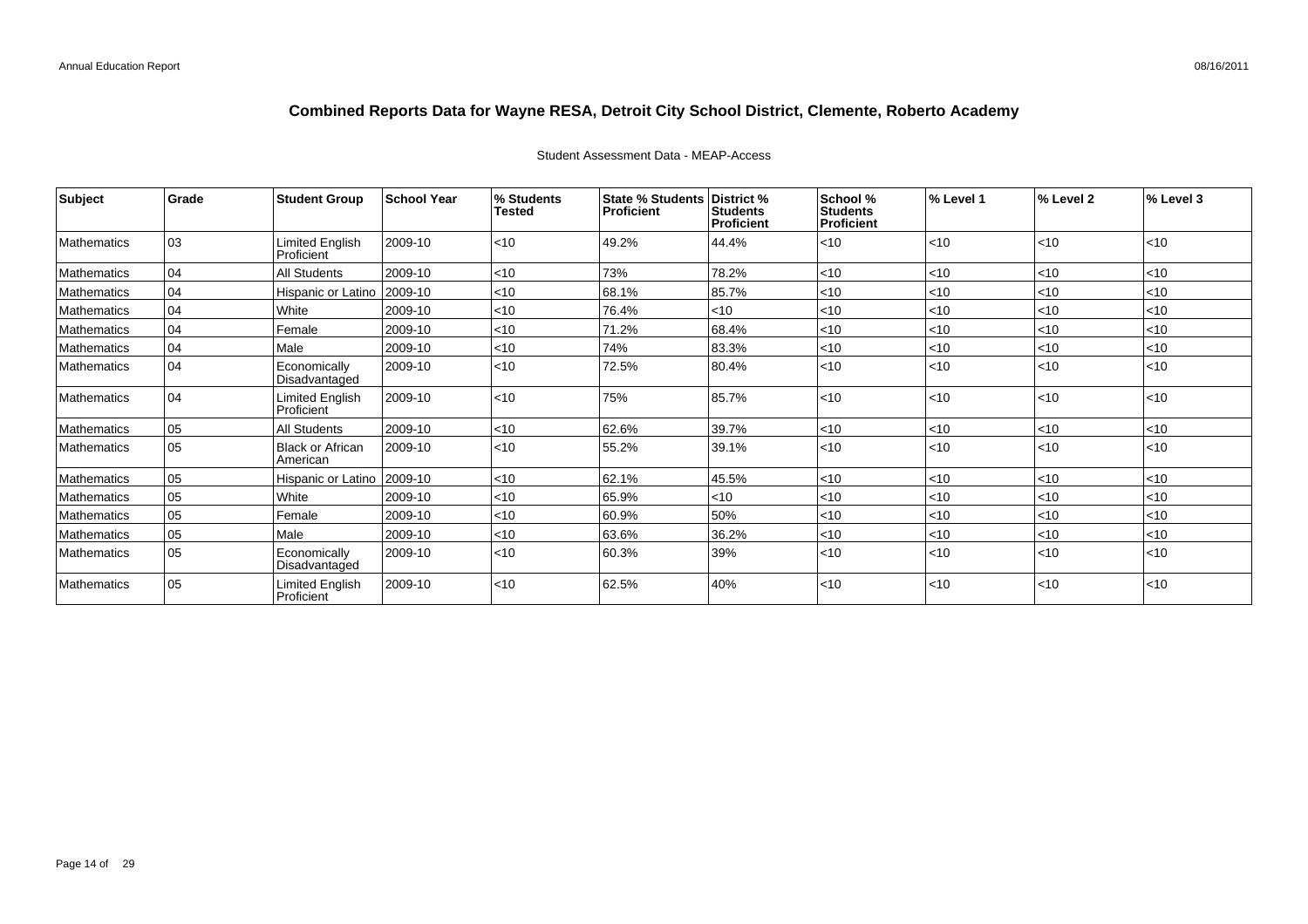#### AYP Detail Data

| <b>Student Group</b>                                        | Location        | <b>Subject</b>                     | % Tested (Goal 95%) | % Proficient for AYP* |
|-------------------------------------------------------------|-----------------|------------------------------------|---------------------|-----------------------|
| <b>All Students</b>                                         | State           | English Language Arts /<br>Reading | 98.9%               | 93.7%                 |
| <b>All Students</b>                                         | <b>State</b>    | <b>Mathematics</b>                 | 98.6%               | 94.4%                 |
| All Students                                                | <b>District</b> | English Language Arts /<br>Reading | 94.9%               | 85.2%                 |
| All Students                                                | District        | <b>Mathematics</b>                 | 94%                 | 87.5%                 |
| All Students                                                | School          | English Language Arts /<br>Reading | 100%                | 92.3%                 |
| <b>All Students</b>                                         | School          | Mathematics                        | 99.7%               | 95.6%                 |
| American Indian or Alaska<br>Native                         | State           | English Language Arts /<br>Reading | 98.4%               | 92.1%                 |
| American Indian or Alaska<br>Native                         | <b>State</b>    | <b>Mathematics</b>                 | 98.1%               | 93.4%                 |
| American Indian or Alaska<br>Native                         | <b>District</b> | English Language Arts /<br>Reading | 93.3%               | 89.5%                 |
| American Indian or Alaska<br>Native                         | <b>District</b> | Mathematics                        | 91.7%               | 87.1%                 |
| American Indian or Alaska<br>Native                         | School          | English Language Arts /<br>Reading | $30$                | $30$                  |
| American Indian or Alaska<br>Native                         | School          | <b>Mathematics</b>                 | $30$                | <30                   |
| Asian, Native Hawaiian, or<br>Pacific Islander              | State           | English Language Arts /<br>Reading | 100.5%              | 96.5%                 |
| Asian. Native Hawaiian. or<br>Pacific Islander              | <b>State</b>    | <b>Mathematics</b>                 | 99.3%               | 97.4%                 |
| Asian, Native Hawaiian, or<br>Pacific Islander              | <b>District</b> | English Language Arts /<br>Reading | 98.5%               | 90%                   |
| Asian, Native Hawaiian, or<br>Pacific Islander              | <b>District</b> | <b>Mathematics</b>                 | 98.5%               | 95.5%                 |
| <b>Black or African American</b>                            | State           | English Language Arts /<br>Reading | 96.8%               | 87.7%                 |
| <b>Black or African American</b>                            | State           | <b>Mathematics</b>                 | 96.4%               | 88.9%                 |
| <b>Black or African American</b>                            | <b>District</b> | English Language Arts /<br>Reading | 94.8%               | 84.7%                 |
| <b>Black or African American</b>                            | <b>District</b> | <b>Mathematics</b>                 | 93.8%               | 86.5%                 |
| <b>Black or African American</b>                            | School          | English Language Arts /<br>Reading | $30$                | $30$                  |
| <b>Black or African American</b>                            | School          | Mathematics                        | $30$                | $30$                  |
| Hispanic or Latino                                          | <b>State</b>    | English Language Arts /<br>Reading | 98.8%               | 91.7%                 |
| Hispanic or Latino                                          | State           | <b>Mathematics</b>                 | 98.1%               | 93.4%                 |
| Hispanic or Latino                                          | <b>District</b> | English Language Arts /<br>Reading | 95.5%               | 88.8%                 |
| Hispanic or Latino                                          | <b>District</b> | Mathematics                        | 94.9%               | 94%                   |
| Hispanic or Latino                                          | School          | English Language Arts /<br>Reading | 100%                | 91.9%                 |
| Hispanic or Latino                                          | School          | <b>Mathematics</b>                 | 99.7%               | 96.1%                 |
| Two or More Races                                           | <b>State</b>    | English Language Arts /<br>Reading | 99.2%               | 94.1%                 |
| Two or More Races                                           | State           | <b>Mathematics</b>                 | 99%                 | 94.9%                 |
| Two or More Races                                           | District        | English Language Arts /<br>Reading | $30$                | <30                   |
| Two or More Races                                           | <b>District</b> | Mathematics                        | <30                 | <30                   |
| White                                                       | <b>State</b>    | English Language Arts /<br>Reading | 99.4%               | 95.1%                 |
| White                                                       | State           | <b>Mathematics</b>                 | 99.2%               | 95.6%                 |
| White                                                       | District        | English Language Arts /<br>Reading | 96.8%               | 84.5%                 |
| White                                                       | <b>District</b> | <b>Mathematics</b>                 | 94.9%               | 91.3%                 |
| White                                                       | School          | English Language Arts /<br>Reading | 100%                | 91%                   |
| White                                                       | School          | <b>Mathematics</b>                 | 100%                | 95.5%                 |
| Economically<br>Disadvantaged<br>Page 15 of $\overline{29}$ | <b>State</b>    | English Language Arts /<br>Reading | 98.4%               | 90.4%                 |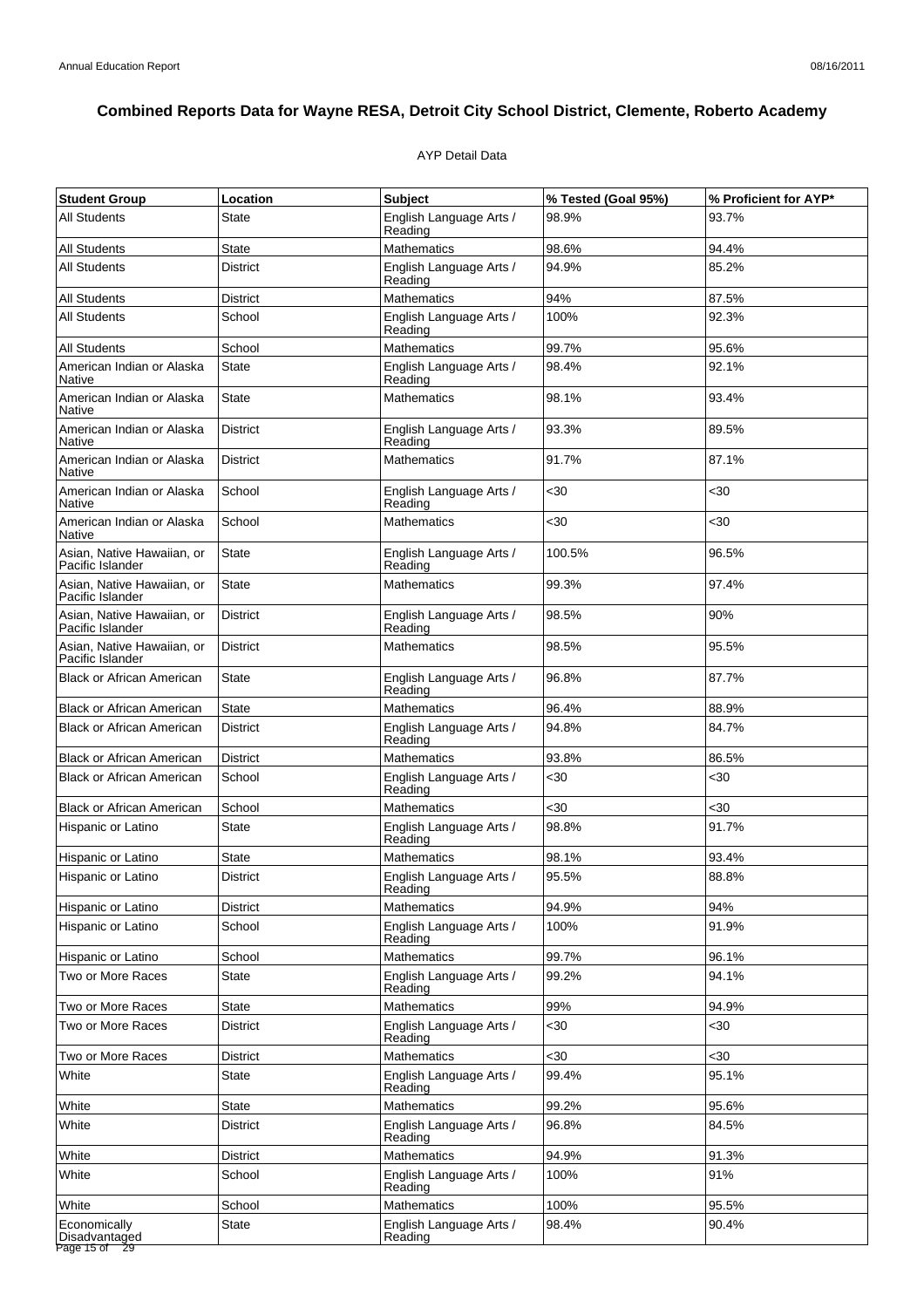#### AYP Detail Data

| <b>Student Group</b>              | Location        | Subject                            | % Tested (Goal 95%) | % Proficient for AYP* |
|-----------------------------------|-----------------|------------------------------------|---------------------|-----------------------|
| Economically<br>Disadvantaged     | <b>State</b>    | <b>Mathematics</b>                 | 98.1%               | 91.9%                 |
| Economically<br>Disadvantaged     | <b>District</b> | English Language Arts /<br>Reading | 95.1%               | 85.1%                 |
| Economically<br>Disadvantaged     | <b>District</b> | <b>Mathematics</b>                 | 94.3%               | 87.6%                 |
| Economically<br>Disadvantaged     | School          | English Language Arts /<br>Reading | 100%                | 92.8%                 |
| Economically<br>Disadvantaged     | School          | <b>Mathematics</b>                 | 100%                | 95.8%                 |
| <b>Limited English Proficient</b> | <b>State</b>    | English Language Arts /<br>Reading | 99%                 | 85.3%                 |
| <b>Limited English Proficient</b> | <b>State</b>    | <b>Mathematics</b>                 | 98.2%               | 91.2%                 |
| <b>Limited English Proficient</b> | <b>District</b> | English Language Arts /<br>Reading | 96.2%               | 88.6%                 |
| <b>Limited English Proficient</b> | <b>District</b> | <b>Mathematics</b>                 | 95.9%               | 93.8%                 |
| <b>Limited English Proficient</b> | School          | English Language Arts /<br>Reading | 100%                | 92.6%                 |
| <b>Limited English Proficient</b> | School          | <b>Mathematics</b>                 | 100%                | 95.5%                 |
| <b>Students with Disabilities</b> | <b>State</b>    | English Language Arts /<br>Reading | 97.8%               | 72.9%                 |
| <b>Students with Disabilities</b> | <b>State</b>    | <b>Mathematics</b>                 | 97.6%               | 78.9%                 |
| <b>Students with Disabilities</b> | <b>District</b> | English Language Arts /<br>Reading | 90.1%               | 55.3%                 |
| <b>Students with Disabilities</b> | <b>District</b> | <b>Mathematics</b>                 | 88.8%               | 66.5%                 |
| <b>Students with Disabilities</b> | School          | English Language Arts /<br>Reading | $30$                | $30$                  |
| <b>Students with Disabilities</b> | School          | <b>Mathematics</b>                 | <30                 | $30$                  |

Note: 1100 Recently arrived LEP students took part in the State's ELPA instead of the MEAP/MME/MI-Access.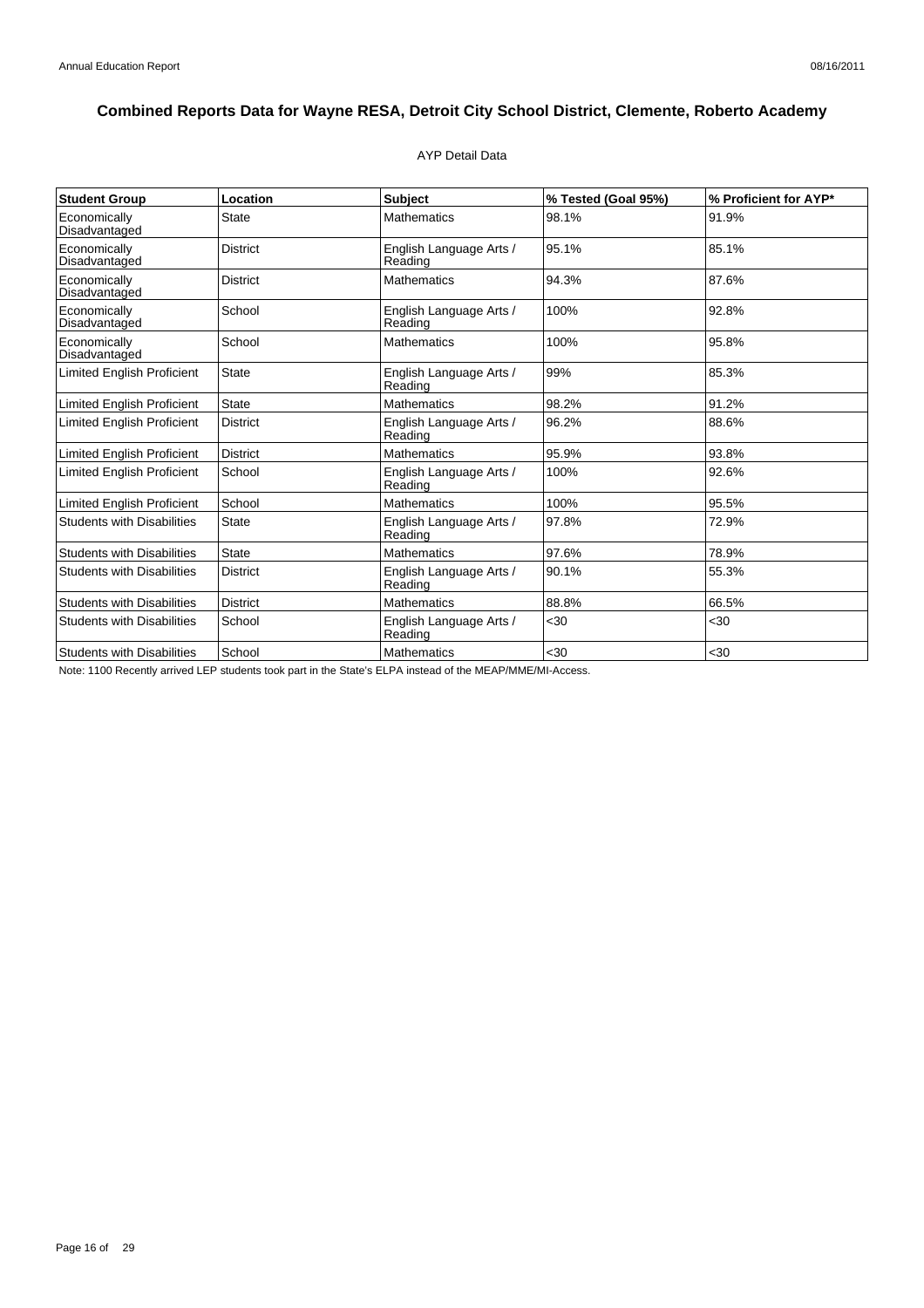AYP Detail Data - Graduation Rate

| <b>Student Group</b>                        | Location        | <b>Graduation Rate (High Schools only) (Goal</b><br>80%) |
|---------------------------------------------|-----------------|----------------------------------------------------------|
| <b>All Students</b>                         | <b>State</b>    | 75.96%                                                   |
| <b>All Students</b>                         | <b>District</b> | 62.27%                                                   |
| American Indian or Alaska Native            | <b>State</b>    | 65.87%                                                   |
| American Indian or Alaska Native            | <b>District</b> | 67.65%                                                   |
| Asian, Native Hawaiian, or Pacific Islander | <b>State</b>    | 87.07%                                                   |
| Asian, Native Hawaiian, or Pacific Islander | <b>District</b> | 70.69%                                                   |
| <b>Black or African American</b>            | <b>State</b>    | 57.97%                                                   |
| <b>Black or African American</b>            | <b>District</b> | 62.72%                                                   |
| Hispanic or Latino                          | <b>State</b>    | 63.52%                                                   |
| Hispanic or Latino                          | <b>District</b> | 59.11%                                                   |
| Two or More Races                           | <b>State</b>    | 66.55%                                                   |
| White                                       | <b>State</b>    | 82.04%                                                   |
| White                                       | <b>District</b> | 39.17%                                                   |
| <b>Economically Disadvantaged</b>           | <b>State</b>    | 66.59%                                                   |
| <b>Economically Disadvantaged</b>           | <b>District</b> | 63.16%                                                   |
| <b>Limited English Proficient</b>           | <b>State</b>    | 83.13%                                                   |
| <b>Limited English Proficient</b>           | <b>District</b> | $<$ 10                                                   |
| <b>Students with Disabilities</b>           | <b>State</b>    | 58.68%                                                   |
| <b>Students with Disabilities</b>           | <b>District</b> | 45.79%                                                   |

\* All data based on students enrolled for a full academic year.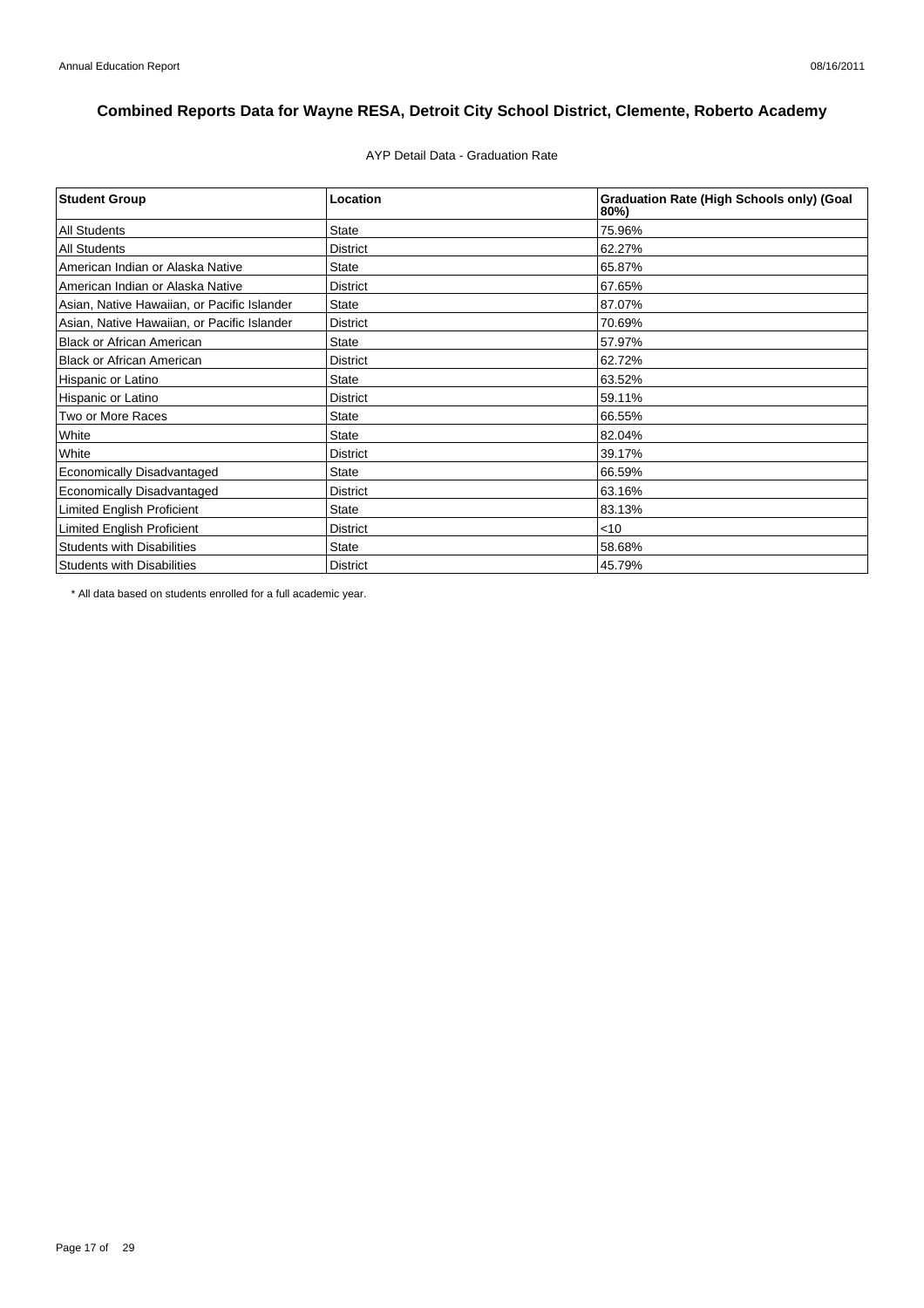#### AYP Detail Data - Attendance Rate

| <b>Student Group</b>                        | Location        | Attendance Rate (Goal 90%) |
|---------------------------------------------|-----------------|----------------------------|
| <b>All Students</b>                         | State           | 94.9%                      |
| <b>All Students</b>                         | <b>District</b> | 88.8%                      |
| <b>All Students</b>                         | School          | 92.4%                      |
| American Indian or Alaska Native            | <b>State</b>    | 94%                        |
| American Indian or Alaska Native            | <b>District</b> | 88.6%                      |
| American Indian or Alaska Native            | School          | 91.6%                      |
| Asian, Native Hawaiian, or Pacific Islander | <b>State</b>    | 96.6%                      |
| Asian, Native Hawaiian, or Pacific Islander | <b>District</b> | 93.4%                      |
| <b>Black or African American</b>            | <b>State</b>    | 91.9%                      |
| <b>Black or African American</b>            | <b>District</b> | 88.4%                      |
| <b>Black or African American</b>            | School          | 89.5%                      |
| Hispanic or Latino                          | <b>State</b>    | 94.2%                      |
| Hispanic or Latino                          | <b>District</b> | 91.8%                      |
| Hispanic or Latino                          | School          | 93.1%                      |
| Two or More Races                           | <b>State</b>    | 94.7%                      |
| White                                       | <b>State</b>    | 95.6%                      |
| White                                       | <b>District</b> | 89.1%                      |
| White                                       | School          | 88.8%                      |
| Economically Disadvantaged                  | <b>State</b>    | 93.4%                      |
| <b>Economically Disadvantaged</b>           | <b>District</b> | 88.3%                      |
| Economically Disadvantaged                  | School          | 92.4%                      |
| Limited English Proficient                  | <b>State</b>    | 94.8%                      |
| Limited English Proficient                  | <b>District</b> | 92.1%                      |
| <b>Limited English Proficient</b>           | School          | 93.3%                      |
| <b>Students with Disabilities</b>           | <b>State</b>    | 93.4%                      |
| <b>Students with Disabilities</b>           | <b>District</b> | 86.7%                      |
| <b>Students with Disabilities</b>           | School          | 91.7%                      |

\* All data based on students enrolled for a full academic year.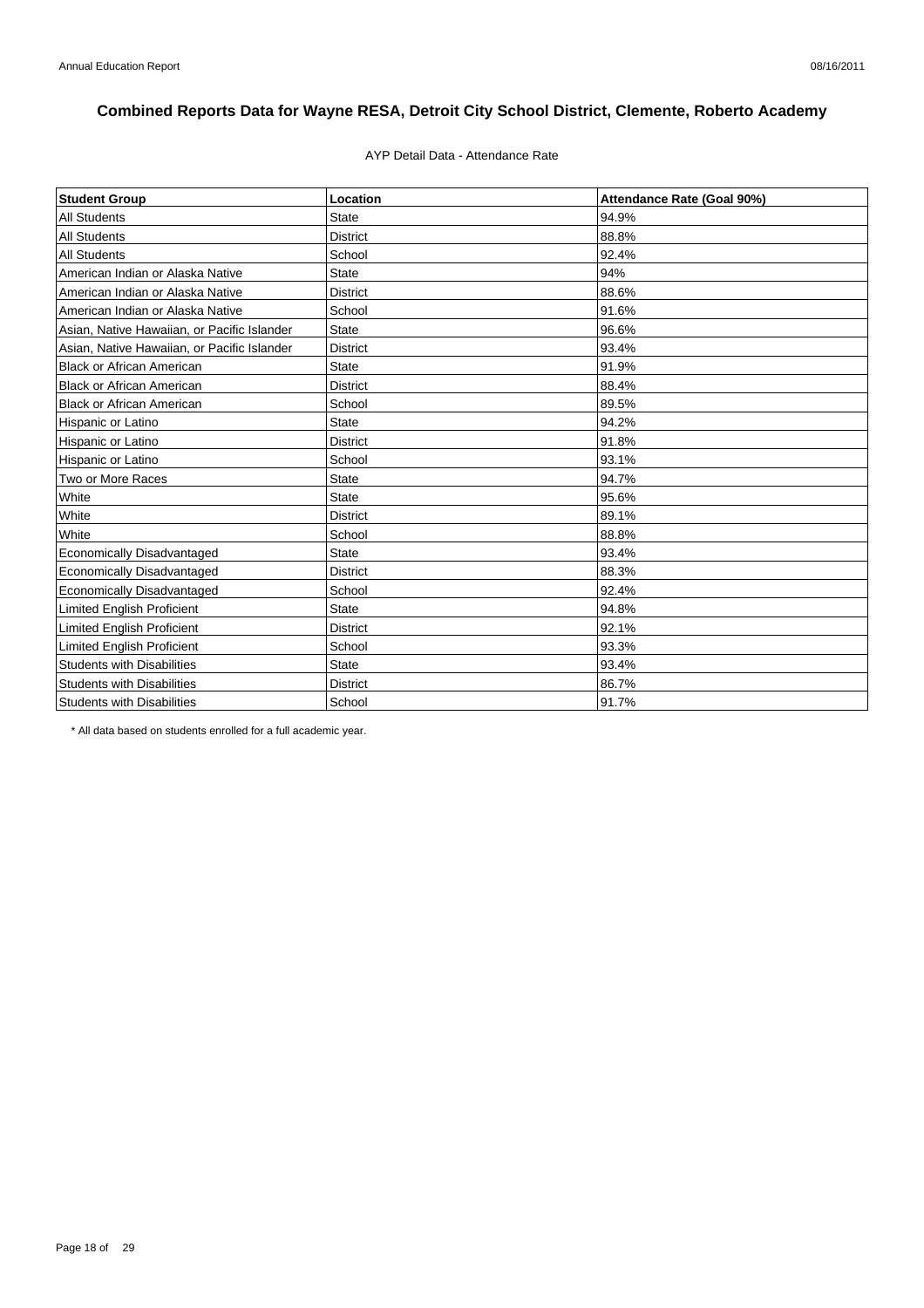#### Michigan Annual AYP Objectives for Reading/ELA

| School Year  | Grade 3 | Grade 4 | Grade 5 | Grade 6 | Grade 7 | Grade 8 | Grade 11 |
|--------------|---------|---------|---------|---------|---------|---------|----------|
| 2001-02      |         | 38%     |         |         | 31%     |         | 42%      |
| 2002-03      |         | 38%     |         |         | 31%     |         | 42%      |
| $ 2003 - 04$ |         | 38%     |         |         | 31%     |         | 42%      |
| 2004-05      |         | 48%     |         |         | 43%     |         | 52%      |
| 2005-06      | 50%     | 48%     | 46%     | 45%     | 43%     | 41%     | 52%      |
| 2006-07      | 50%     | 48%     | 46%     | 45%     | 43%     | 41%     | 52%      |
| 2007-08      | 60%     | 59%     | 57%     | 56%     | 54%     | 53%     | 61%      |
| 2008-09      | 60%     | 59%     | 57%     | 56%     | 54%     | 53%     | 61%      |
| 2009-10      | 70%     | 69%     | 68%     | 67%     | 66%     | 65%     | 71%      |
| $ 2010 - 11$ | 78%     | 77%     | 76%     | 75%     | 74%     | 73%     | 79%      |
| 2011-12      | 86%     | 85%     | 84%     | 83%     | 82%     | 82%     | 86%      |
| 2012-13      | 93%     | 92%     | 92%     | 91%     | 91%     | 91%     | 93%      |
| $ 2013 - 14$ | 100%    | 100%    | 100%    | 100%    | 100%    | 100%    | 100%     |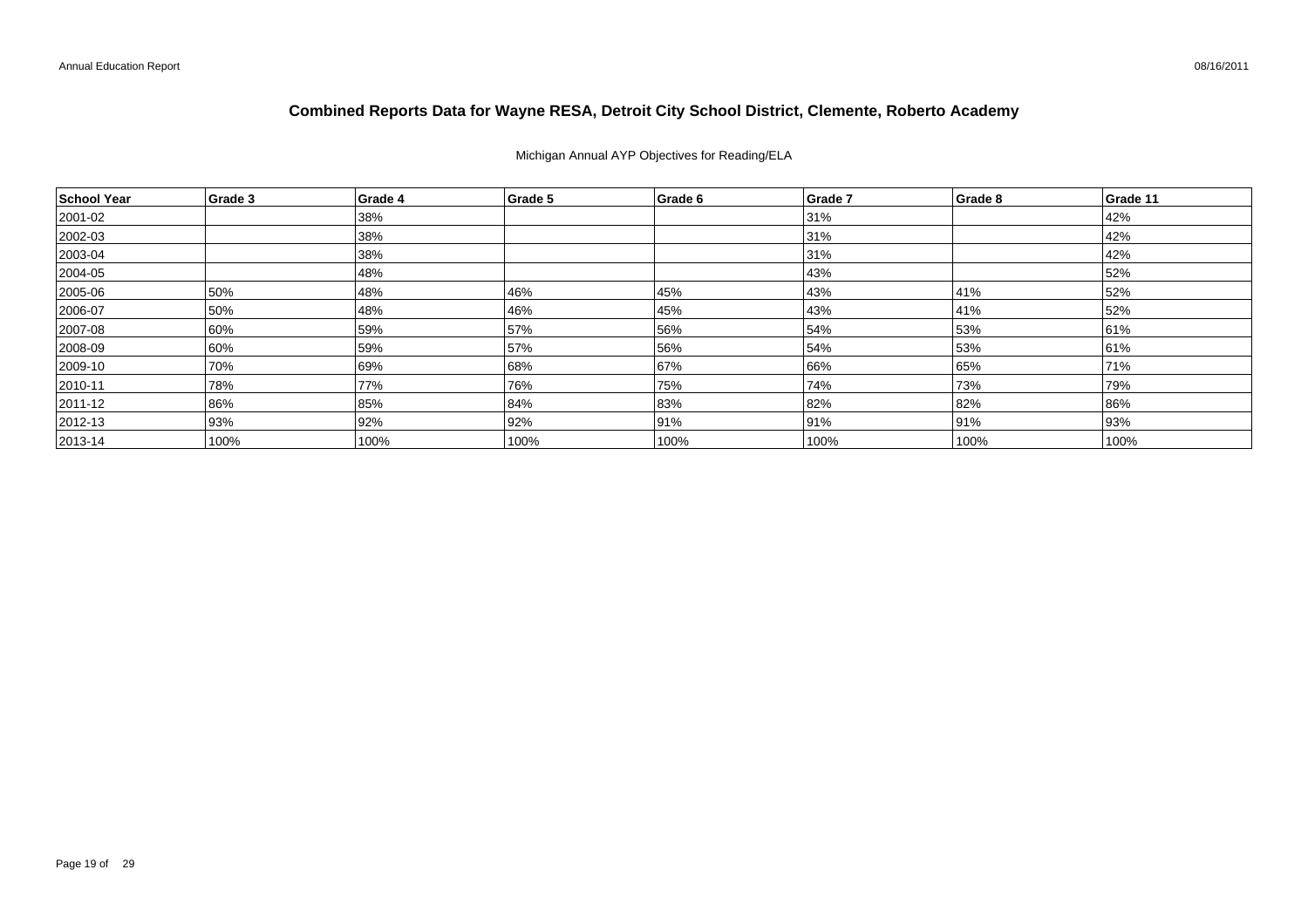#### Michigan Annual AYP Objectives for Mathematics

| School Year  | Grade 3 | Grade 4 | Grade 5 | Grade 6 | Grade 7 | Grade 8 | Grade 11 |
|--------------|---------|---------|---------|---------|---------|---------|----------|
| 2001-02      |         | 47%     |         |         |         | 31%     | 33%      |
| 2002-03      |         | 47%     |         |         |         | 31%     | 33%      |
| $ 2003 - 04$ |         | 47%     |         |         |         | 31%     | 33%      |
| 2004-05      |         | 56%     |         |         |         | 43%     | 44%      |
| 2005-06      | 59%     | 56%     | 53%     | 50%     | 46%     | 43%     | 44%      |
| 2006-07      | 59%     | 56%     | 53%     | 50%     | 46%     | 43%     | 44%      |
| 2007-08      | 67%     | 65%     | 62%     | 60%     | 57%     | 54%     | 55%      |
| 2008-09      | 67%     | 65%     | 62%     | 60%     | 57%     | 54%     | 55%      |
| 2009-10      | 67%     | 65%     | 62%     | 60%     | 57%     | 54%     | 55%      |
| $ 2010 - 11$ | 75%     | 74%     | 71%     | 70%     | 67%     | 66%     | 67%      |
| 2011-12      | 83%     | 82%     | 81%     | 80%     | 78%     | 77%     | 78%      |
| $ 2012 - 13$ | 91%     | 91%     | 90%     | 90%     | 89%     | 89%     | 89%      |
| $ 2013 - 14$ | 100%    | 100%    | 100%    | 100%    | 100%    | 100%    | 100%     |

08/16/2011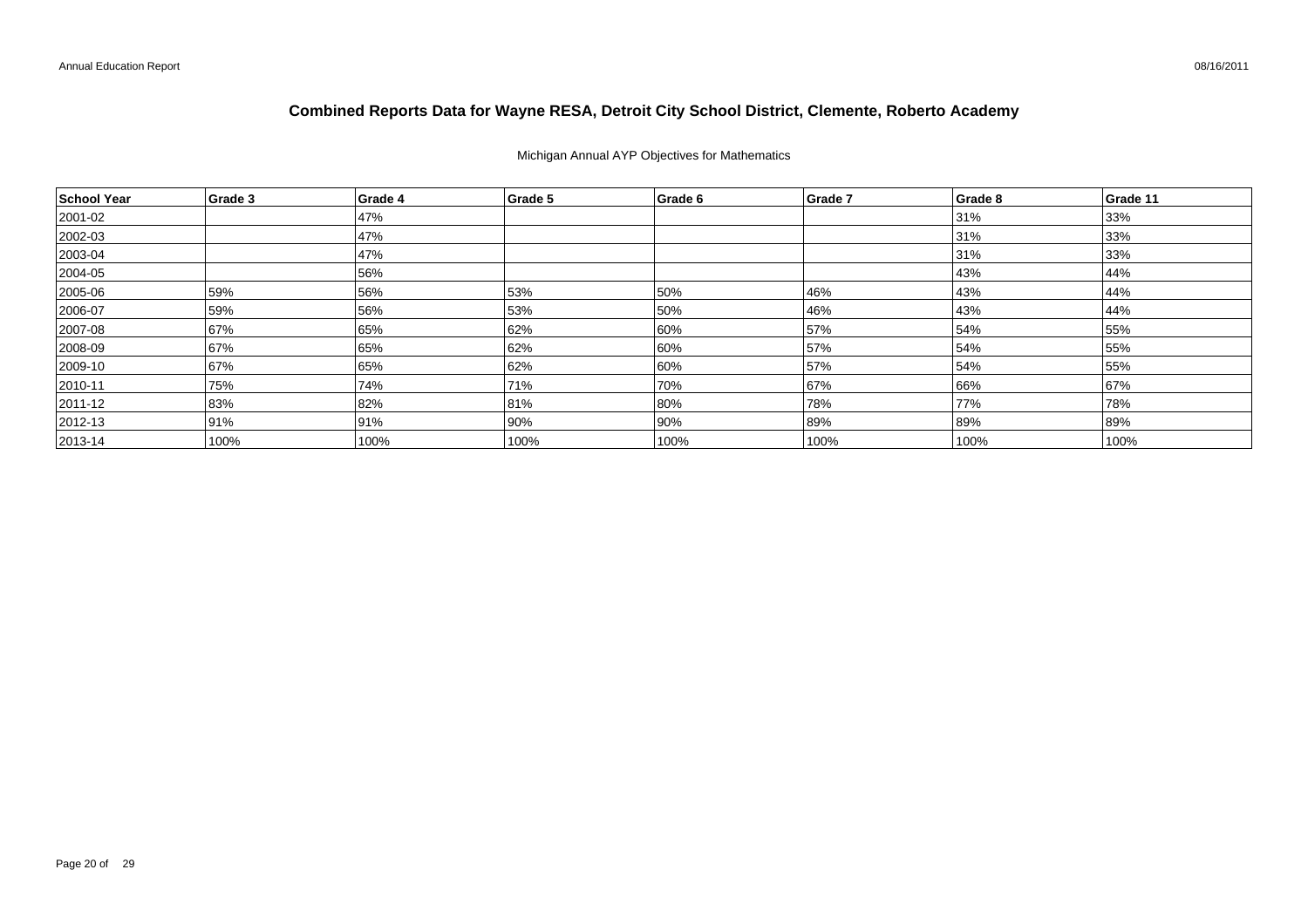School AYP Status

| <b>Title 1 Status</b> | <b>AYP ELA/Reading Status</b> | <b>AYP Mathematics Status</b> | <b>AYP Overall Status</b> | Education Yes Report Card   School Improvement Status   Years in Improvement<br>Grad |     |  |
|-----------------------|-------------------------------|-------------------------------|---------------------------|--------------------------------------------------------------------------------------|-----|--|
| Yes                   | Not Met                       | Not Me                        | <b>Not</b><br>: Me        |                                                                                      | IN/ |  |

% of Schools making AYP: 50%<br>% of Schools in School Improvement status: 0%<br>% of Schools in Corrective Action status: 0%<br>% of Schools in Restructuring status: 0%<br>% of Title I Schools in School Improvement status: 0%<br>% of Ti

% of Title I Schools in Restructuring status: 0%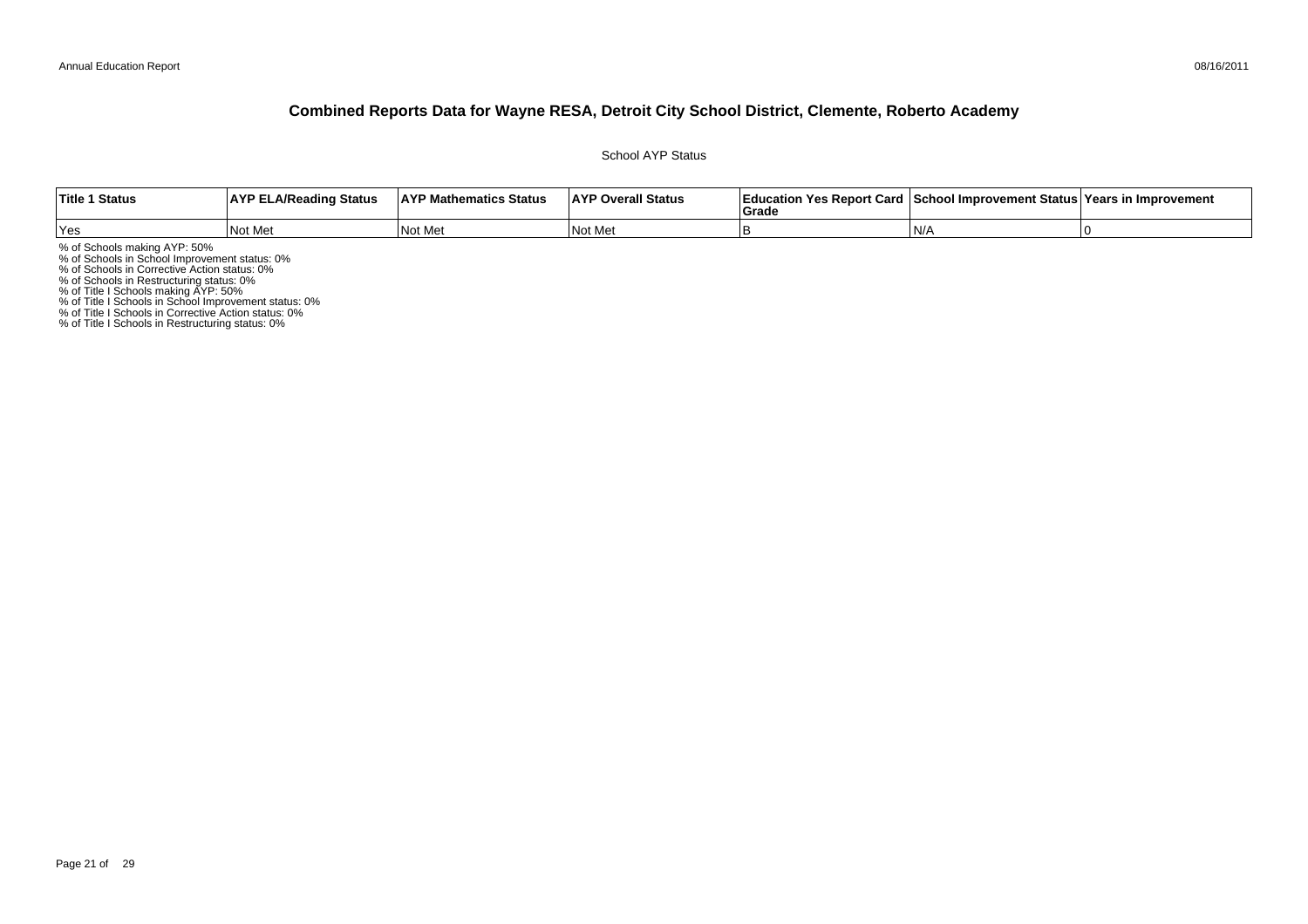Teacher Quality Data

|                                                                                                           | Other | <b>B.A.</b> | 'M.A. | Ph.D |
|-----------------------------------------------------------------------------------------------------------|-------|-------------|-------|------|
| Professional Qualifications<br>of All Public Elementary and<br>Secondary School Teachers<br>In the School |       |             | 39    |      |

Professional Qualifications are defined by the State and may include information such as the degrees of public school teachers<br>e.g., percentage of teachers with Bachelors Degrees or Masters Degrees) or the percentage of fu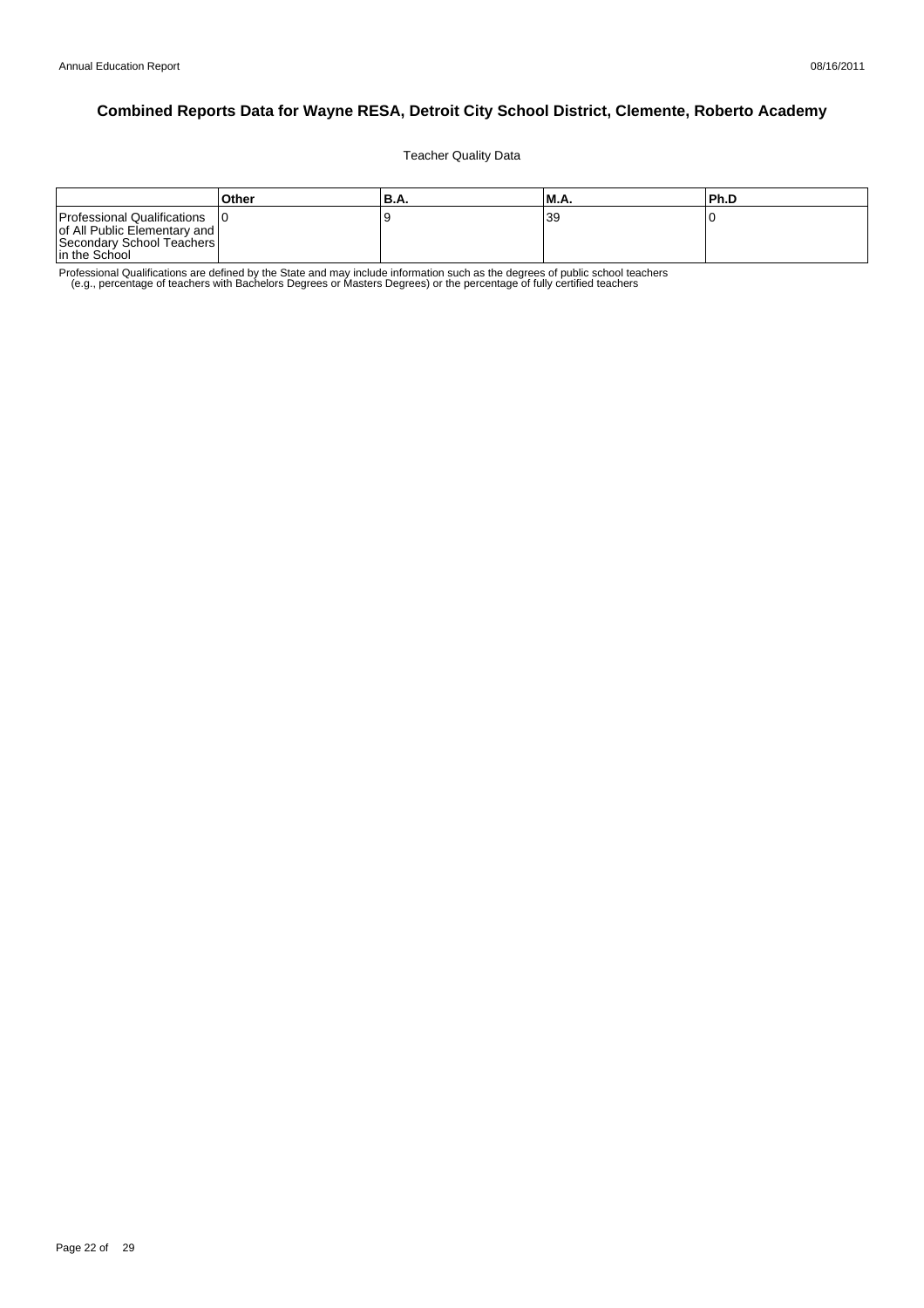Teacher Quality Data

|                                                                                                                  | <b>Certification Percent</b> |
|------------------------------------------------------------------------------------------------------------------|------------------------------|
| Percentage of Public Elementary and Secondary School Teachers in the 2.1%<br>School with Emergency Certification |                              |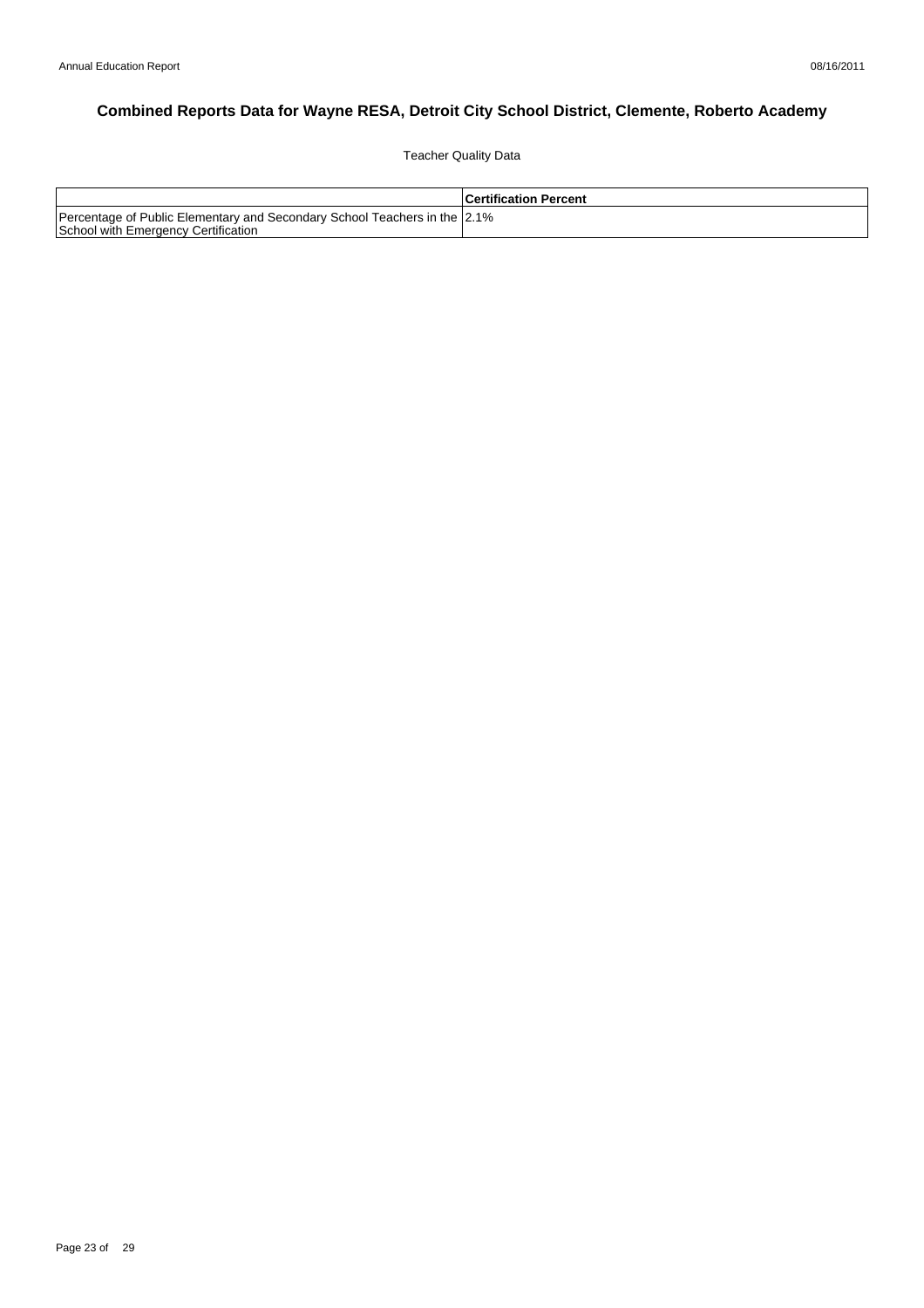Teacher Quality Data

|                                                                                                                        | School Aggregate |
|------------------------------------------------------------------------------------------------------------------------|------------------|
| Percentage of Core Academic Subject Elementary and Secondary<br>School Classes not Taught by Highly Qualified Teachers | 0%               |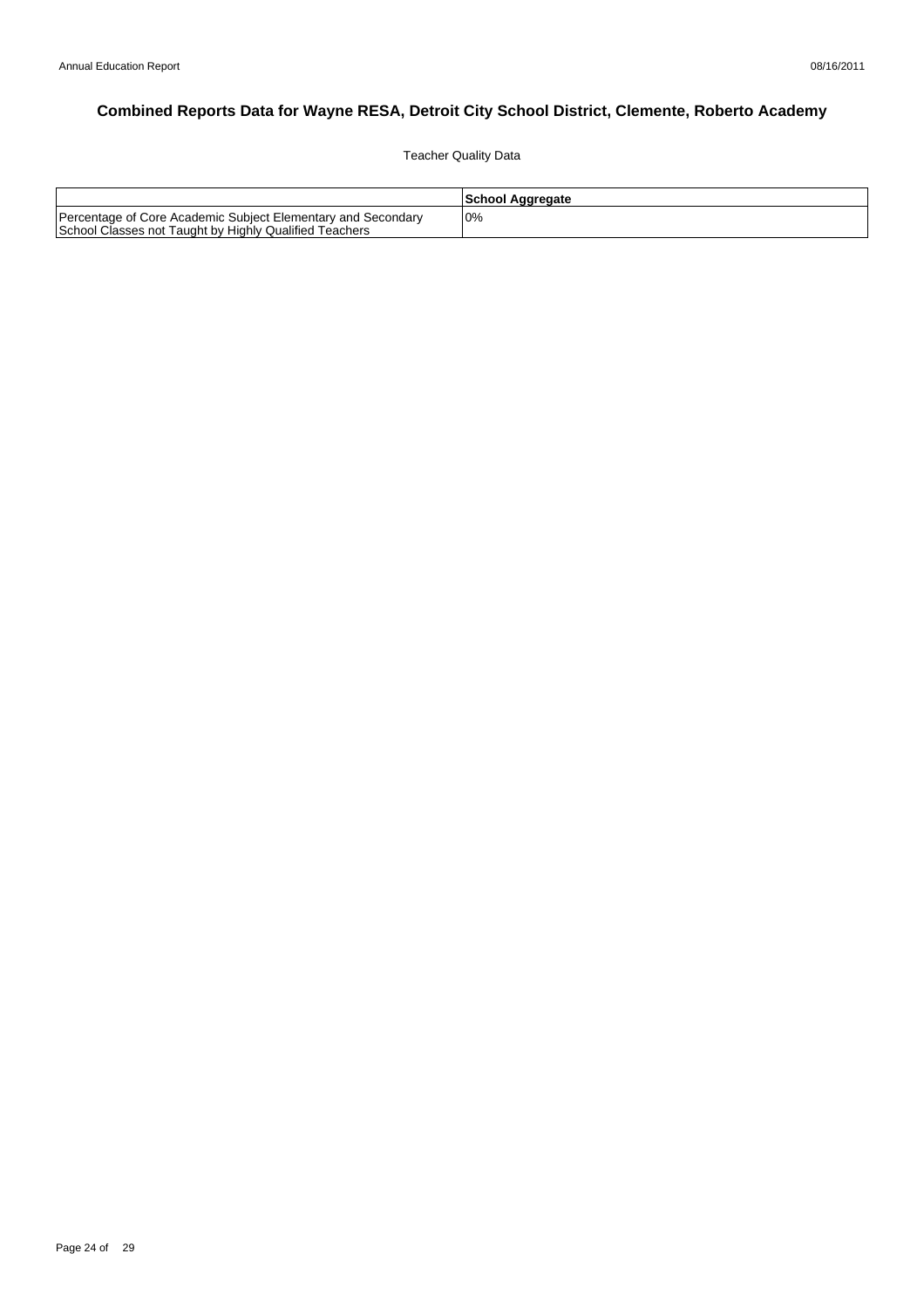| <b>Reporting Group</b>                                                                                         | <b>Percent of Students</b> | <b>Percent below Basic</b> | <b>Percent Basic</b> | <b>Percent Proficient</b> | <b>Percent Advanced</b> |
|----------------------------------------------------------------------------------------------------------------|----------------------------|----------------------------|----------------------|---------------------------|-------------------------|
| <b>All Students</b>                                                                                            | 100                        | 22                         | 43                   | 30                        | 5                       |
| Male<br>Female                                                                                                 | 50<br>50                   | 22<br>22                   | 41<br>45             | 30<br>29                  | 4                       |
| National Lunch<br><b>Program Eligility</b><br>Eligible<br>Not Eligible<br>Info not available                   | 43<br>56                   | 36                         | 47<br>40<br>ŧ        | 16<br>40<br>ŧ             | 9                       |
| Race Ethnicity<br>White<br><b>Black</b><br>Hispanic<br>Asian Amer/Pacif Isl<br>American Indian<br>Unclassified | 71<br>20<br>3              | 14<br>52<br>29<br>13       | 43<br>39<br>51<br>32 | 37<br>9<br>19<br>36       | 6<br>19                 |
| Student classified as<br>having a disability<br><b>SD</b><br>Not SD                                            | 12<br>88                   | 42<br>19                   | 39<br>44             | 17<br>31                  | 6                       |
| Student is an English<br>Language Learner<br><b>ELL</b><br>Not ELL                                             | 3<br>97                    | 48<br>21                   | 40<br>43             | 11<br>31                  | 5                       |

#### NAEP 2009 Grade 4 Mathematics Results

‡ Reporting Standards not met.<br>Note: Observed differences are not necessarily statistically significant. Detail may not sum to total because of rounding.<br>SOURCE: U.S. Department of Education. Institute for Education Scien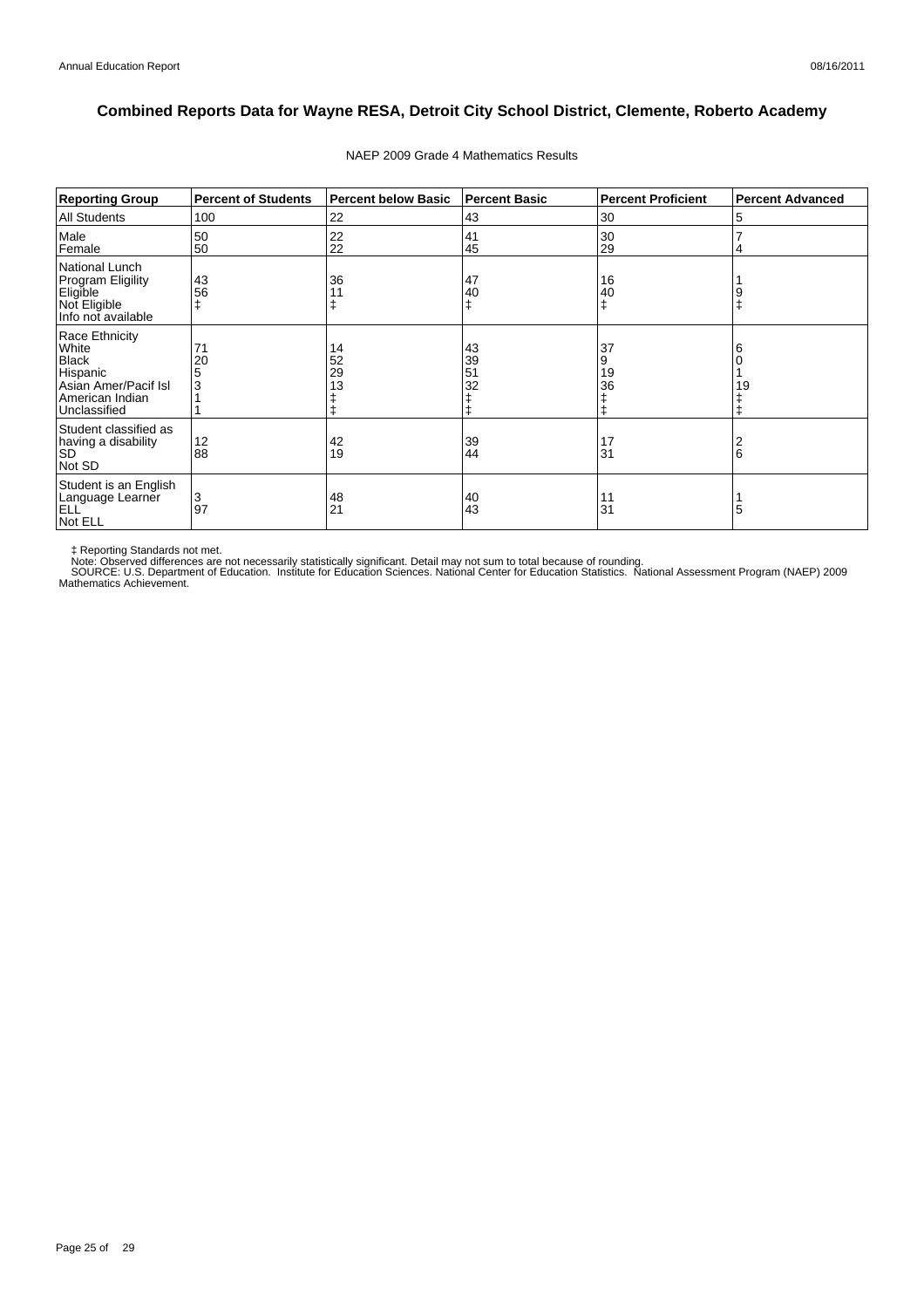| <b>Reporting Group</b>                                                                                         | <b>Percent of Students</b> | <b>Percent below Basic</b> | <b>Percent Basic</b> | <b>Percent Proficient</b> | <b>Percent Advanced</b> |
|----------------------------------------------------------------------------------------------------------------|----------------------------|----------------------------|----------------------|---------------------------|-------------------------|
| <b>All Students</b>                                                                                            | 100                        | 32                         | 37                   | 24                        | 7                       |
| Male<br>Female                                                                                                 | 51<br>49                   | 31<br>33                   | 37<br>38             | 24<br>24                  | 8<br>5                  |
| National Lunch<br><b>Program Eligility</b><br>Eligible<br>Not Eligible<br>Info not available                   | 38<br>62                   | 50<br>21                   | 37<br>38<br>ŧ        | 12<br>31                  | 10                      |
| Race Ethnicity<br>White<br><b>Black</b><br>Hispanic<br>Asian Amer/Pacif Isl<br>American Indian<br>Unclassified | 74<br>18                   | 23<br>68<br>38             | 40<br>27<br>45<br>30 | 29<br>15<br>31            | 8<br>2<br>28            |
| Student classified as<br>having a disability<br><b>SD</b><br>Not SD                                            | 10<br>90                   | 75<br>27                   | 22<br>39             | 27                        |                         |
| Student is an English<br>Language Learner<br><b>ELL</b><br>Not ELL                                             | 2<br>98                    | 58<br>32                   | 32<br>37             | 10<br>24                  | 7                       |

#### NAEP 2009 Grade 8 Mathematics Results

‡ Reporting Standards not met.<br>NOTE: Detail may not sum to totals because of rounding. Some apparent differences between estimates may not be statistically significant.<br>NOTE: Detail may not sum to totals because of roundin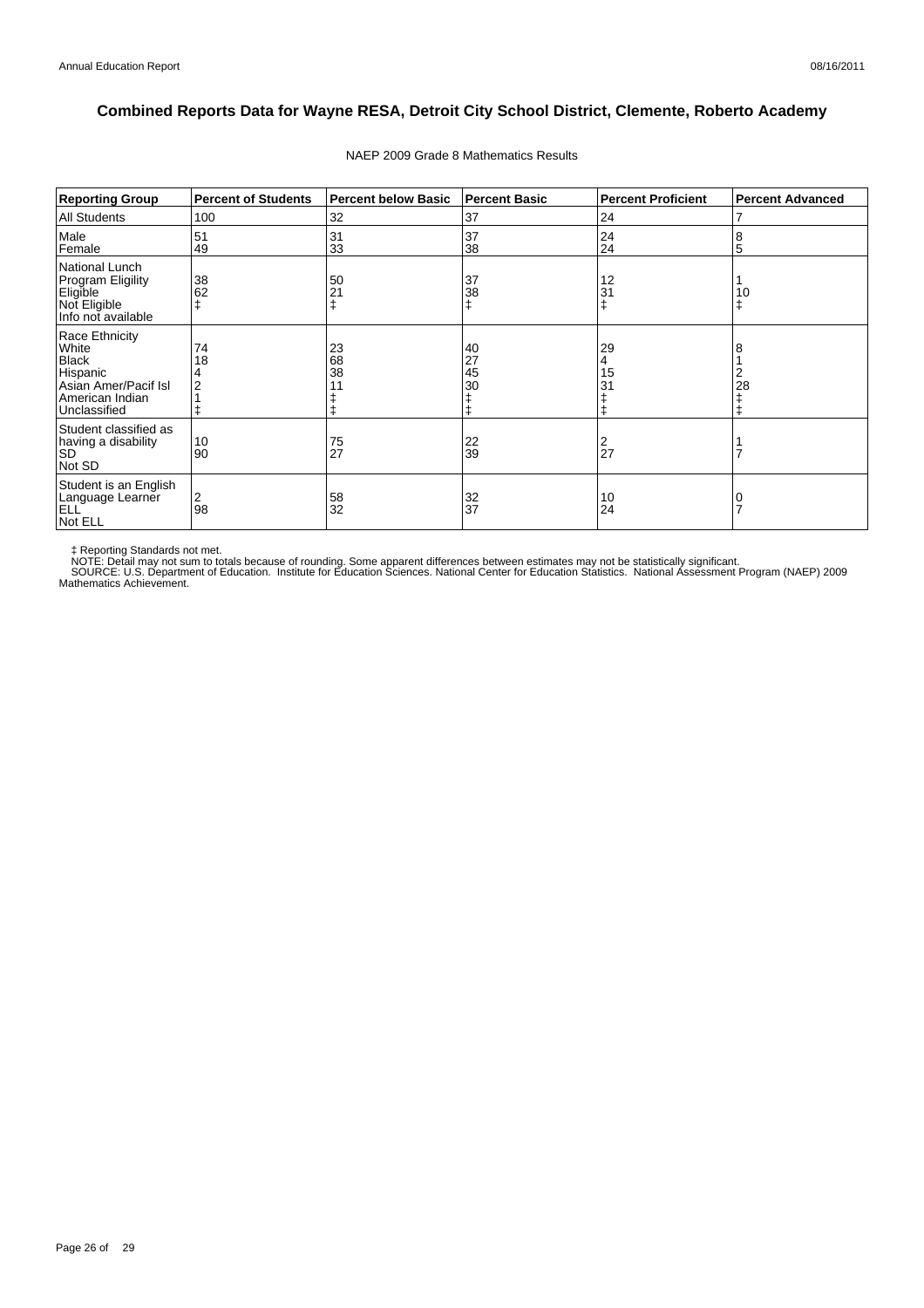| <b>Reporting Group</b>                                                                                         | <b>Percent of Students</b> | <b>Percent below Basic</b> | <b>Percent Basic</b> | <b>Percent Proficient</b> | <b>Percent Advanced</b> |
|----------------------------------------------------------------------------------------------------------------|----------------------------|----------------------------|----------------------|---------------------------|-------------------------|
| <b>All Students</b>                                                                                            | 100                        | 36                         | 34                   | 23                        | 6                       |
| Male<br>Female                                                                                                 | 50<br>50                   | 39<br>32                   | 35<br>34             | 21<br>26                  | 5<br>8                  |
| National Lunch<br><b>Program Eligility</b><br>Eligible<br>Not Eligible<br>Info not available                   | 43<br>57<br>#              | 52<br>24                   | 33<br>36<br>ŧ        | 13<br>31                  | 2<br>10<br>$\ddagger$   |
| Race Ethnicity<br>White<br><b>Black</b><br>Hispanic<br>Asian Amer/Pacif Isl<br>American Indian<br>Unclassified | 71<br>19<br>3              | 28<br>65<br>49<br>21       | 36<br>26<br>34<br>37 | 28<br>15<br>25<br>ŧ       | 8<br>2<br>17            |
| Student classified as<br>having a disability<br><b>SD</b><br>Not SD                                            | 10<br>90                   | 66<br>32                   | 24<br>36             | 8<br>25                   | 3<br>$\overline{7}$     |
| Student is an English<br>Language Learner<br>ELL <sup>'</sup><br>Not ELL                                       | 3<br>97                    | 65<br>35                   | 26<br>35             | 9<br>24                   |                         |

#### NAEP 2009 Grade 4 Reading Results

# Rounds to zero

‡ Reporting Standards not met.<br>NOTE: Detail may not sum to totals because of rounding. Some apparent differences between estimates may not be statistically significant.<br>SOURCE: U.S. Department of Education, Institute of Ed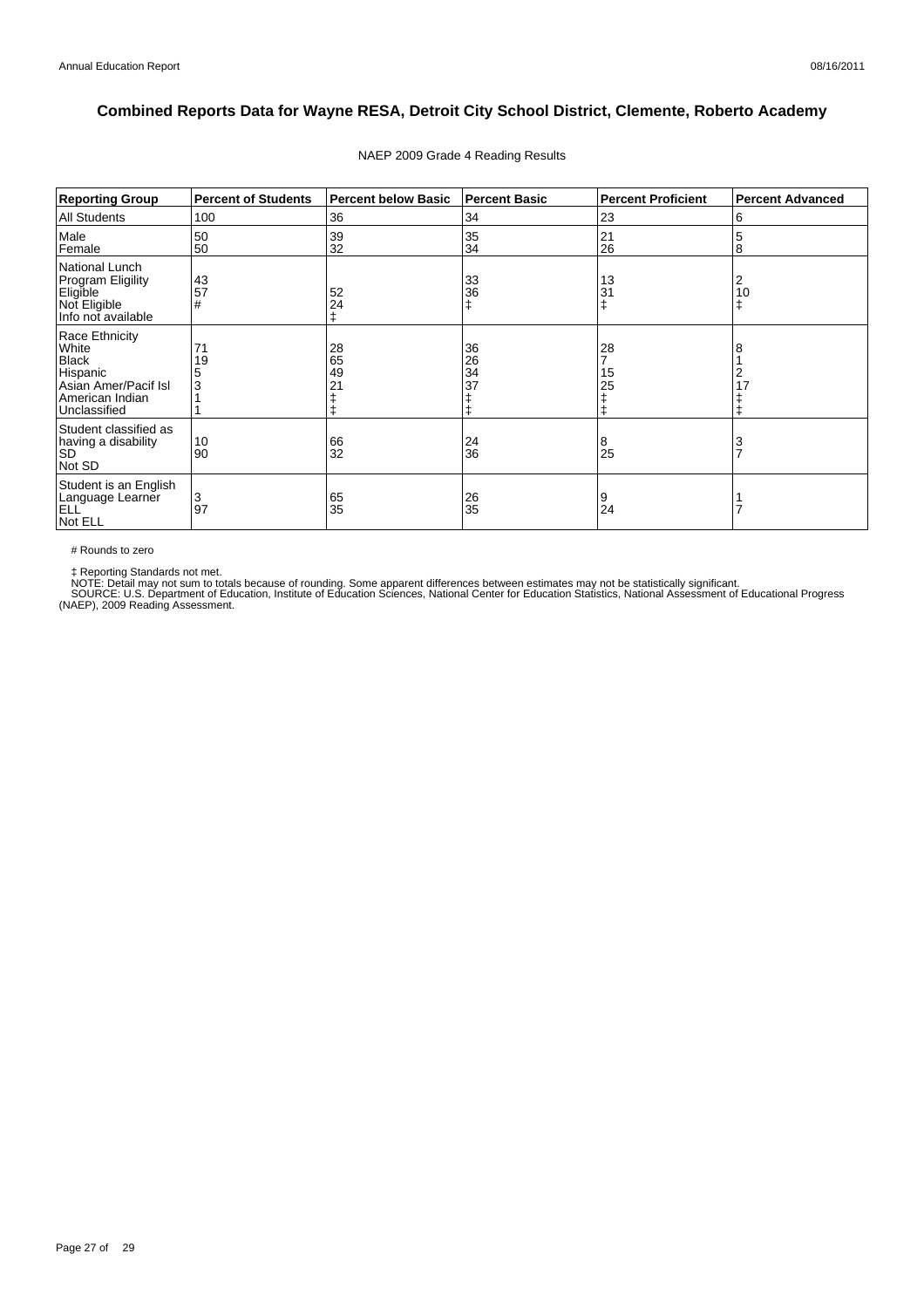| <b>Reporting Group</b>                                                                                         | <b>Percent of Students</b> | <b>Percent below Basic</b> | <b>Percent Basic</b> | <b>Percent Proficient</b> | <b>Percent Advanced</b> |
|----------------------------------------------------------------------------------------------------------------|----------------------------|----------------------------|----------------------|---------------------------|-------------------------|
| <b>All Students</b>                                                                                            | 100                        | 28                         | 41                   | 28                        | 3                       |
| Male<br>Female                                                                                                 | 51<br>49                   | 33<br>23                   | 42<br>41             | 23<br>32                  | $\overline{2}$<br>4     |
| National Lunch<br><b>Program Eligility</b><br>Eligible<br>Not Eligible<br>Info not available                   | 37<br>62                   | 44<br>18                   | 41<br>42<br>ŧ        | 14<br>36<br>ŧ             |                         |
| Race Ethnicity<br>White<br><b>Black</b><br>Hispanic<br>Asian Amer/Pacif Isl<br>American Indian<br>Unclassified | 74<br>18                   | 21<br>54<br>40             | 32<br>37<br>34       | 32<br>9<br>24             | 3                       |
| Student classified as<br>having a disability<br><b>SD</b><br>Not SD                                            | 9<br>91                    | 73<br>23                   | 22<br>43             | 30                        | #<br>3                  |
| Student is an English<br>Language Learner<br>ELL <sup>'</sup><br>Not ELL                                       | 2<br>98                    | 60<br>27                   | 33<br>42             | 8<br>28                   | #<br>3                  |

#### NAEP 2009 Grade 8 Reading Results

# Rounds to zero

‡ Reporting Standards not met.<br>NOTE: Detail may not sum to totals because of rounding. Some apparent differences between estimates may not be statistically significant.<br>SOURCE: U.S. Department of Education, Institute of Ed